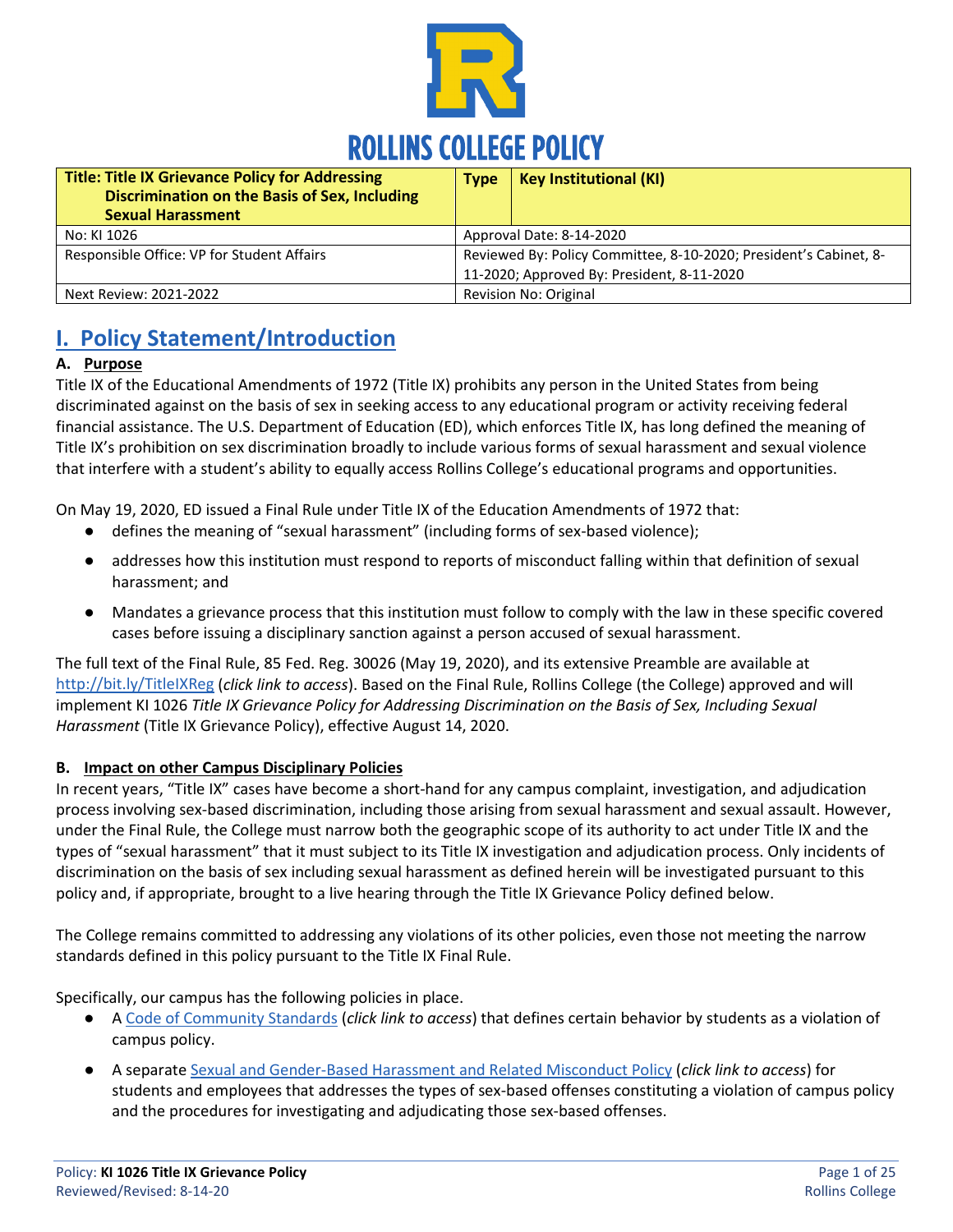● A [Sexual Harassment Policy](https://www.rollins.edu/human-resources/documents/policies/conduct-performance/HR7450_Sexual%20Harassment_11.15.2016.pdf) (*click link to access*), [Discrimination Grievance Procedure](https://www.rollins.edu/human-resources/documents/policies/conduct-performance/HR7420-discrimination-grievance-procedure-for-exempt-and-non-exempt-staff-or-faculty_05.09.2017.pdf) for Exempt and Non-[Exempt Staff or Faculty](https://www.rollins.edu/human-resources/documents/policies/conduct-performance/HR7420-discrimination-grievance-procedure-for-exempt-and-non-exempt-staff-or-faculty_05.09.2017.pdf) (*click link to access*), an[d Discrimination Grievance Procedure for Students Reporting of](https://www.rollins.edu/human-resources/documents/policies/conduct-performance/HR7440-discrimination-grievance-procedure-for-students.pdf)  [Faculty or Staff](https://www.rollins.edu/human-resources/documents/policies/conduct-performance/HR7440-discrimination-grievance-procedure-for-students.pdf) (*click link to access*) for incidents involving employees that address the types of sex-based offenses constituting a violation of campus policy and the procedures for investigating and adjudicating those sex-based offenses.

To the extent that alleged misconduct falls outside the Title IX Grievance Policy, or misconduct falling outside the Title IX Grievance Policy is discovered in the course of investigating covered Title IX misconduct, the College retains authority to investigate and adjudicate the allegations under the policies and procedures defined within College policies KI 1014 *Sexual and Gender-Based Harassment and Related Misconduct,* HR 7450 *Sexual Harassment Policy,* HR 7420 *Discrimination Grievance Procedure for Exempt and Non-Exempt Staff or Faculty,* HR 7440 *Discrimination Grievance Procedure for Students Reporting of Faculty or Staff,* or *Code of Community Standards* through a separate grievance proceeding.

# **II. General Rules of Application**

# **A. Effective Date**

This policy, KI 1026 *Title IX Grievance Policy for Addressing Discrimination on the Basis of Sex, Including Sexual Harassment,* is effective August 14, 2020, but may be amended at any time thereafter at the discretion of the College.

# **B. Non-Discrimination in Application**

The requirements and protections of this policy apply equally regardless of sex, gender, gender identity, gender expression, sexual orientation, or other protected classes covered by federal or state law. All requirements and protections are equitably provided to individuals regardless of such status or status as a Complainant, Respondent, or Witness. Individuals who wish to file a complaint about the College's policy or process may contact the Department of Education's Office for Civil Rights using contact information available at<https://ocrcas.ed.gov/contact-ocr> (*click link to access*).

# **C. Freedom of Expression**

Freedom of expression and principles of academic freedom are central to the mission of institutions of higher education. The right to free expression cannot be considered sexual harassment under this Policy; however, sexual harassment is not a proper exercise of free expression. Any concerns about curriculum or course content should be directed to the Dean of the Faculty, Dean of the Hamilton Holt School, or Dean of the Crummer Graduate School of Business.

# **III. Definitions**

# **A. Discrimination on the Basis of Sex**

Discrimination on the basis of sex is any distinction, preference, or detriment to an individual as compared to others that is based on an individual's sex, gender, gender identity, gender expression, sexual orientation, or pregnancy/pregnancyrelated condition and that is sufficiently serious to unreasonably interfere with or limit the following.

- Access to employment or conditions and benefits of employment (e.g., hiring, advancement, assignment).
- Ability to participate in, access, or benefit from the College's education program or activity (e.g., admission, academic standing, grades, campus housing, athletics).
- Receipt of legitimately requested services (e.g., disability or religious accommodations).

#### **B. Sexual Harassment**

For the purposes of this Title IX Grievance Policy, sexual harassment includes any conduct on the basis of sex that satisfies one or more of the following.

- 1. Conditioning educational benefits on participation in unwelcome sexual conduct (i.e., quid pro quo).
- 2. Unwelcome conduct that a reasonable person would determine is so severe, pervasive, and objectively offensive that it effectively denies a person equal access to the College's education program or activity.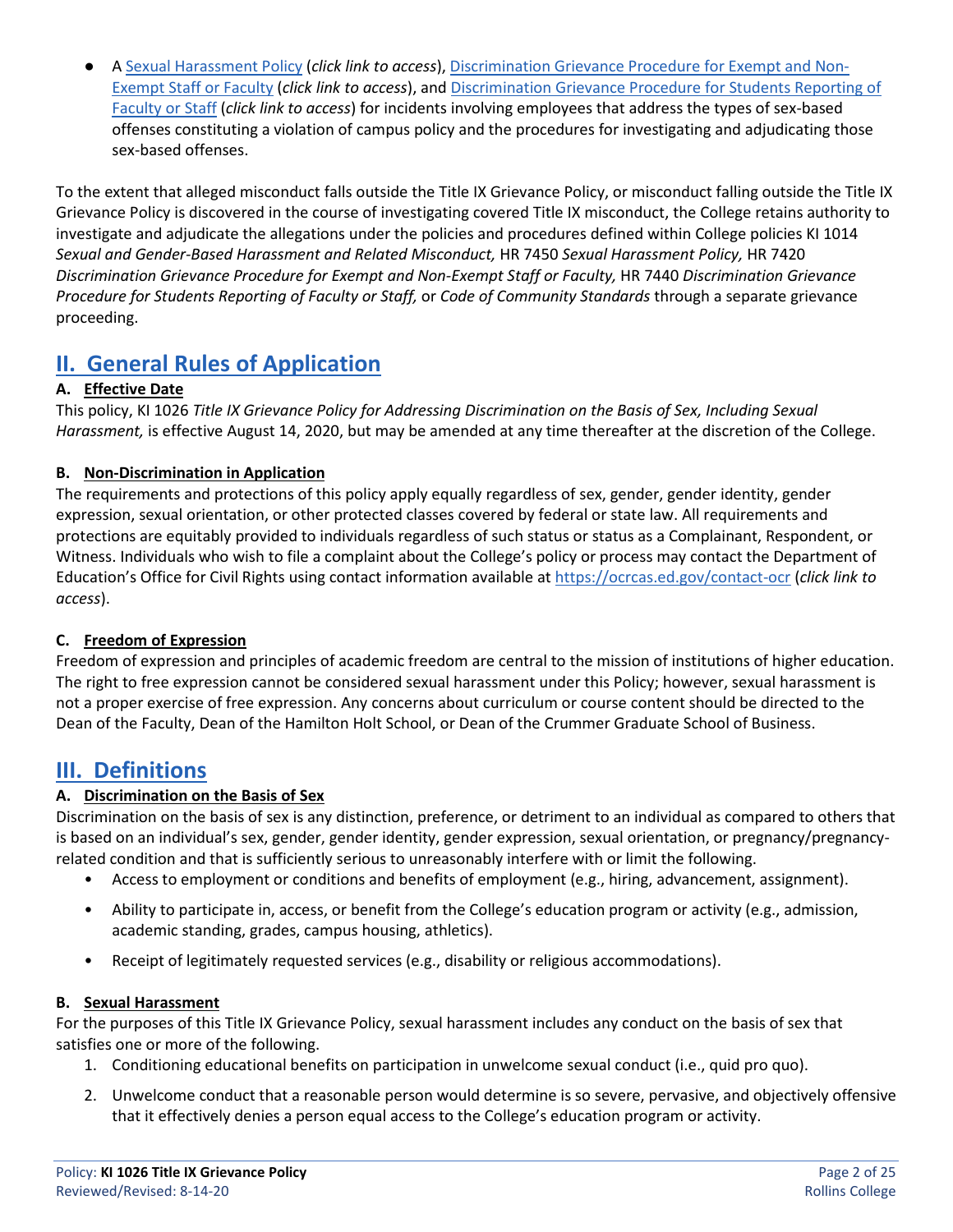- 3. Sexual assault (as defined in the Clery Act), which includes any sexual act directed against another person, without the consent of the victim including instances where the victim is incapable of giving consent.
	- a. Rape: The penetration, no matter how slight, of the vagina or anus with any body part or object, or oral penetration by a sex organ of another person, without the consent of the victim.
	- b. Fondling: The touching of the private body parts of another person for the purpose of sexual gratification, without the consent of the victim, including instances where the victim is incapable of giving consent because of his/her age or because of his/her temporary or permanent mental incapacity.
	- c. Incest: Sexual intercourse between persons who are related to each other within the degrees wherein marriage is prohibited by law.
	- d. Statutory Rape: Sexual intercourse with a person who is under the statutory age of consent.
- 4. Dating violence (as defined in the Violence Against Women Act, VAWA, amendments to the Clery Act), which includes any violence committed by a person: (A) who is or has been in a social relationship of a romantic or intimate nature with the victim; and (B) where the existence of such a relationship shall be determined based on a consideration of the following factors: (i) The length of the relationship; (ii) The type of relationship; and (iii) the frequency of interaction between the persons involved in the relationship.
- 5. Domestic violence (as defined in the VAWA amendments to the Clery Act), which includes any felony or misdemeanor crimes of violence committed by a current or former spouse or intimate partner of the victim, by a person with whom the victim shares a child in common, by a person who is cohabitating with or has cohabitated with the victim as a spouse or intimate partner, by a person similarly situated to a spouse of the victim under Florida's domestic or family violence laws or by any other person against an adult or youth victim who is protected from that person's acts under the domestic or family violence laws of Florida.
- 6. Stalking (as defined in the VAWA amendments to the Clery Act), meaning engaging in a course of conduct directed at a specific person that would cause a reasonable person to − (A) fear for their safety or the safety of others; or (B) suffer substantial emotional distress.

Note that conduct that does not meet one or more of these criteria may still be prohibited under KI 1014 *Sexual and Gender-Based Harassment and Related Misconduct Policy* or other College policies.

#### **C. Consent**

For the purposes of this Policy, consent means a voluntary, mutually understandable agreement that indicates a willingness to engage in each instance of sexual activity. Consent is the communication of an informed, knowing, voluntary, and ongoing decision; free from coercion or pressure; and made by each participant to a sexual encounter. Consent is gained when all parties involved exchange mutually understandable, affirmative words or clear, unambiguous behavior or actions indicating agreement to freely participate in sexual contact.

Consent can be withdrawn at any time. Consent to one act does not imply consent to another. Consent to engage in sexual activity with one person does not imply consent to engage in sexual activity with another. Consent to sexual contact on one occasion is not consent to engage in sexual contact on another occasion. Any expression of an unwillingness to engage in any instance of sexual activity establishes a presumptive lack of consent. Consent cannot be inferred from silence, passivity, or a lack of resistance, or lack of an active response alone.

Consent is not present if it results from: (a) the use of physical force, (b) a threat of physical force, (c) intimidation, (d) coercion, (e) incapacitation, or (f) any other factor that would eliminate an individual's ability to exercise his or her own free will to choose whether or not to engage in sexual activity.

#### **D. Incapacitation**

Incapacitation is the inability, temporarily or permanently, to give consent because an individual is mentally and/or physically helpless, either voluntarily or involuntarily, or an individual is unconscious, asleep, or otherwise unaware that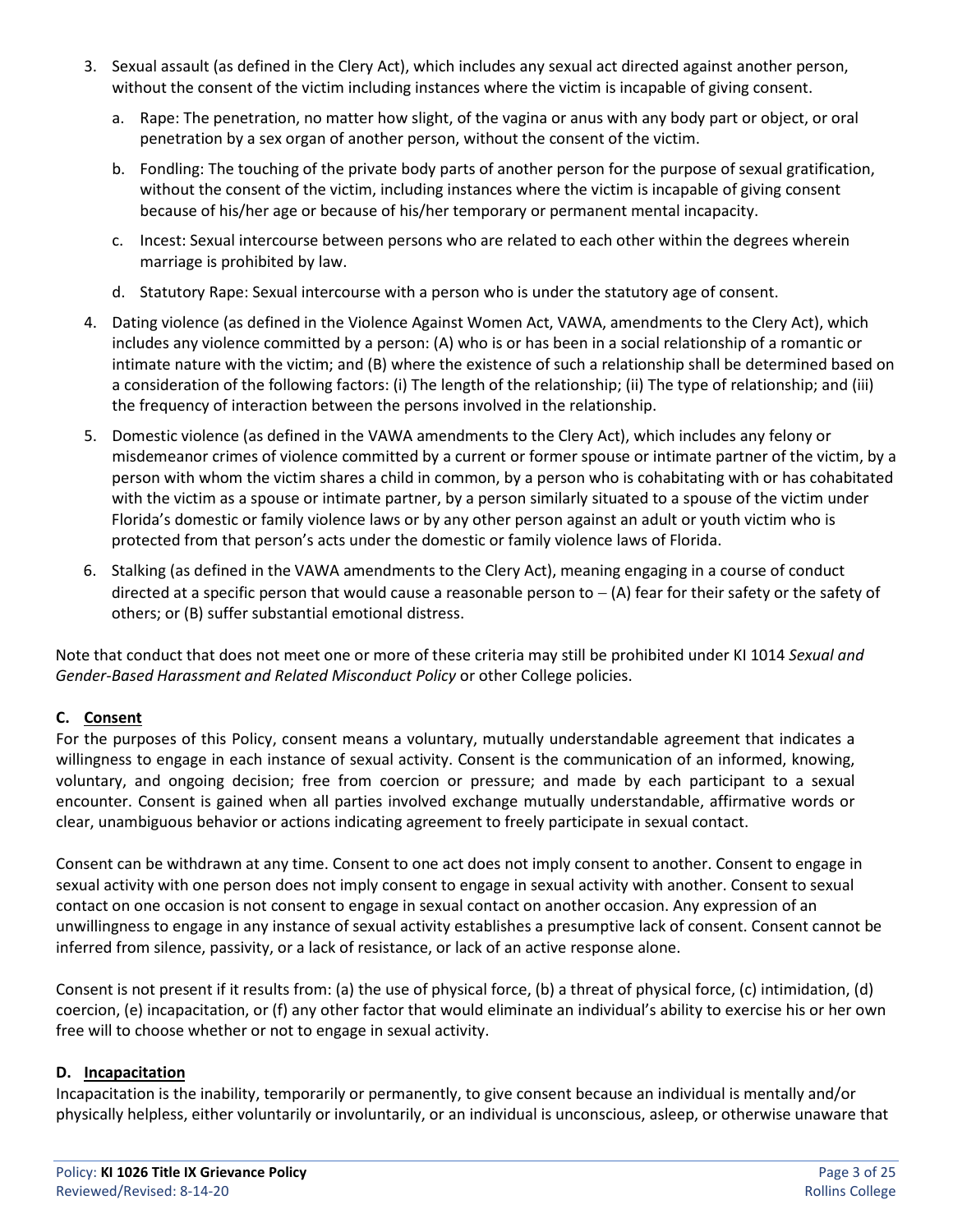the sexual activity is occurring. An individual may be incapacitated if they are unaware at the time of the incident of where they are, how they got there, or why or how they became engaged in a sexual interaction.

When alcohol is involved, incapacitation is a state beyond drunkenness or intoxication. When drug use is involved, incapacitation is a state beyond being under the influence or impaired by use of the drug. Alcohol and other drugs impact each individual differently and determining whether an individual is incapacitated requires an individualized determination.

Anyone engaging in sexual contact must be aware of both their own and the other person's level of intoxication and capacity to give consent. If there is any doubt as to the level or extent of one's own or another individual's intoxication or incapacitation, the safest course of action is to forgo or cease any sexual contact.

#### **E. Education Program or Activity**

For the purposes of this policy, the College's education program or activity includes the following:

- any on-campus premises;
- any off-campus premises that the College has substantial control over, including buildings or property owned or controlled by a recognized student organization; and
- activity occurring within computer and internet networks, digital platforms, and computer hardware or software owned or operated by, or used in the operations of the College's programs and activities over which the College has substantial control.

# **F. Formal Complaint**

For the purposes of this Policy, Formal Complaint means a document – including an electronic submission – filed by a Complainant with a signature or other indication that the Complainant is the person filing the Formal Complaint, or signed by the Title IX Coordinator, alleging discrimination on the basis of sex or sexual harassment against a Respondent about conduct within the College's education program or activity and requesting initiation of the procedures consistent with this Policy to investigate the allegation of discrimination on the basis of sex or sexual harassment.

#### **G. Complainant**

For the purposes of this Policy, Complainant means any individual who has reported being or is alleged to be the victim of conduct that could constitute covered sexual harassment as defined under this policy.

#### **H. Relevant Evidence and Questions**

Relevant evidence and questions refer to any questions and evidence that tends to make an allegation of sexual harassment more or less likely to be true.

Though not exhaustive of the kinds of evidence or questions that may be deemed irrelevant, relevant evidence and questions do not include the following types of evidence and questions, which are deemed irrelevant at all stages of the Title IX Grievance Process.

- Evidence and questions about the Complainant's sexual predisposition or prior sexual behavior unless:
	- $\circ$  They are offered to prove that someone other than the Respondent committed the conduct alleged by the Complainant, or
	- $\circ$  They concern specific incidents of the Complainant's prior sexual behavior with respect to the Respondent and are offered to prove consent.
- Evidence and questions that constitute, or seek disclosure of, information protected under a legally-recognized privilege. Examples of legally recognized privileges include but are not limited to attorney-client privilege, physician-patient privilege, and religious privilege.
- Any party's medical, psychological, and similar records unless the party has given voluntary, written consent.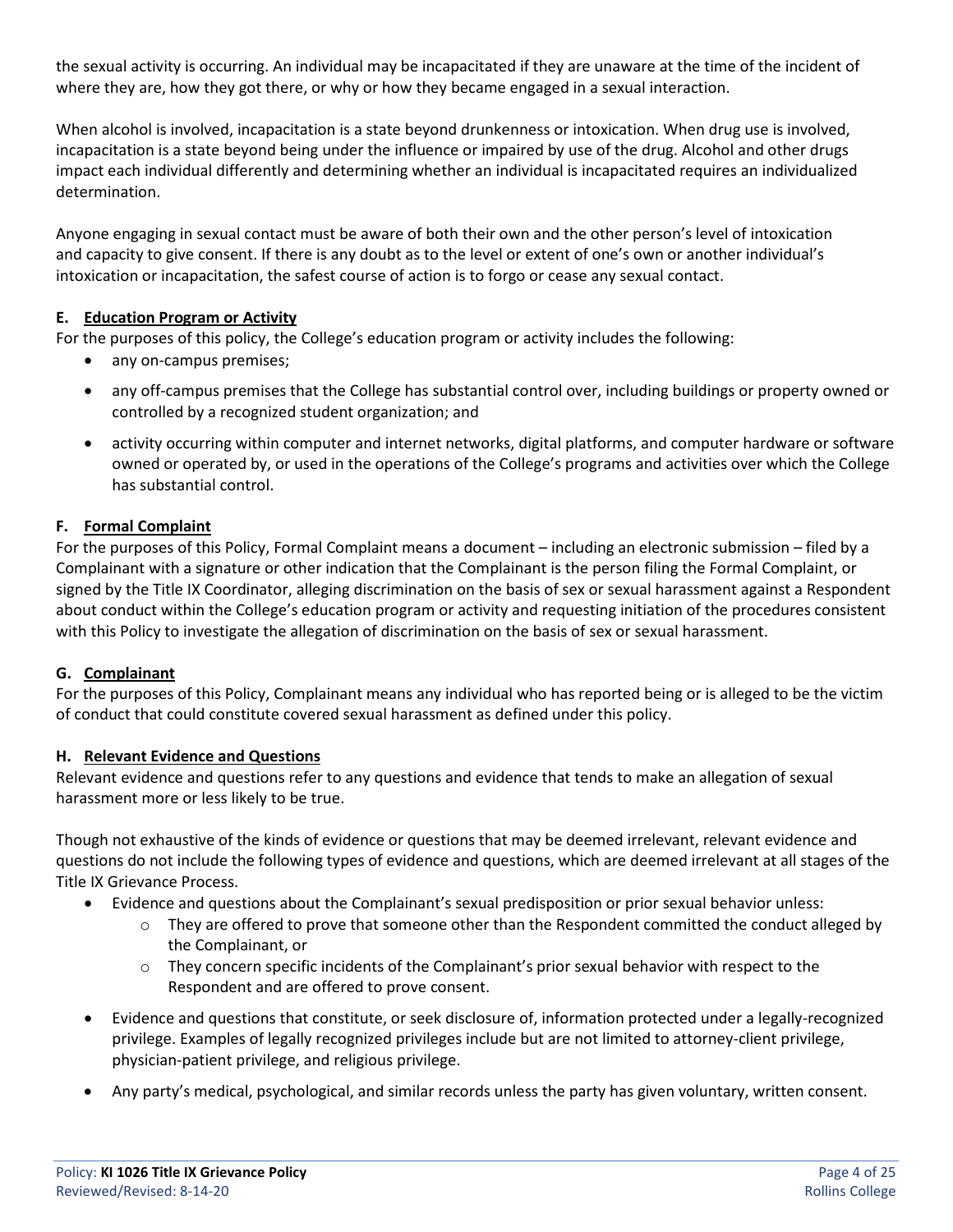#### **I. Respondent**

For the purposes of this policy, Respondent means any individual who has been reported to be the perpetrator of conduct that could constitute covered sexual harassment as defined under this policy.

# **J. Privacy vs. Confidentiality**

References made to *confidentiality* refer to the ability of identified confidential resources to not report crimes and violations to law enforcement or College officials without permission, except for extreme circumstances, such as a health and/or safety emergency or child/elder abuse. References made to *privacy* mean the College offices and employees who cannot guarantee confidentiality but will maintain privacy to the greatest extent possible, and information disclosed will be relayed only as necessary to investigate and/or seek a resolution and to notify the Title IX Coordinator or designee, who is responsible for offering supportive measures, tracking patterns, and spotting systemic issues. The College will limit the disclosure as much as practicable, even if the Title IX Coordinator determines that a Complainant's request for confidentiality cannot be honored.

#### **K. Disability Accommodations**

This policy does not alter any institutional obligations under federal disability laws including the Americans with Disabilities Act of 1990 and Section 504 of the Rehabilitation Act of 1973. Parties may request reasonable accommodations for disclosed disabilities from the Title IX Coordinator at any point before or during the Title IX Grievance Process that do not fundamentally alter the process. The Title IX Coordinator will not affirmatively provide disability accommodations that have not been specifically requested by the Parties, even where the Parties may be receiving accommodations in other institutional programs and activities. When requested, the Title IX Coordinator will work with the Office of Accessibility Services and the individual to ensure that reasonable and timely accommodations are provided.

# **L. Business Day**

A business day is any weekday when Rollins College offices are open for business that is not designated as a holiday or College closure day.

# **IV. Making a Report to the College Regarding Covered Sexual Harassment**

#### **A. General Statement Empowering Community**

This policy distinguishes between *reporting* incidents of discrimination on the basis of sex or sexual harassment and *filing Formal Complaints*. Reporting incidents of discrimination on the basis of sex or sexual harassment informs the College of the incident, which allows the institution to provide supportive measures to the Complainant and does not necessarily result in the initiation of the formal grievance process or informal resolution process. The College recognizes that deciding whether to make a report and choosing how to proceed are personal decisions. At the time a report is made, a Complainant does not have to decide whether to request any particular course of action. Choosing to make a report, and deciding how to proceed after making a report, is a process that unfolds over time. The College will make every effort to respect an individual's autonomy in making the determination as to how to proceed. Resources and supportive measures are always available to support a Complainant regardless of the course of action chosen at the time of reporting. There is no time limit on reporting or the entitlement to access resources and supportive measures under this Policy.

Anyone who has been impacted by discrimination on the basis of sex or sexual harassment is encouraged to make a report, regardless of when or where the incident occurred, and to seek any necessary help from campus or community resources. An incident does not have to occur on campus to be reported to the College. The College assists and provides resources and supportive measures to both the Complainant and the Respondent in obtaining information about options under this Policy and seeking confidential support in the event that a report of discrimination on the basis of sex or sexual harassment is made.

#### **B. Reporting to the Title IX Coordinator**

Any person may report sex discrimination, including sexual harassment (whether or not the person reporting is the person alleged to be the victim of conduct that could constitute sex discrimination or sexual harassment), in person, by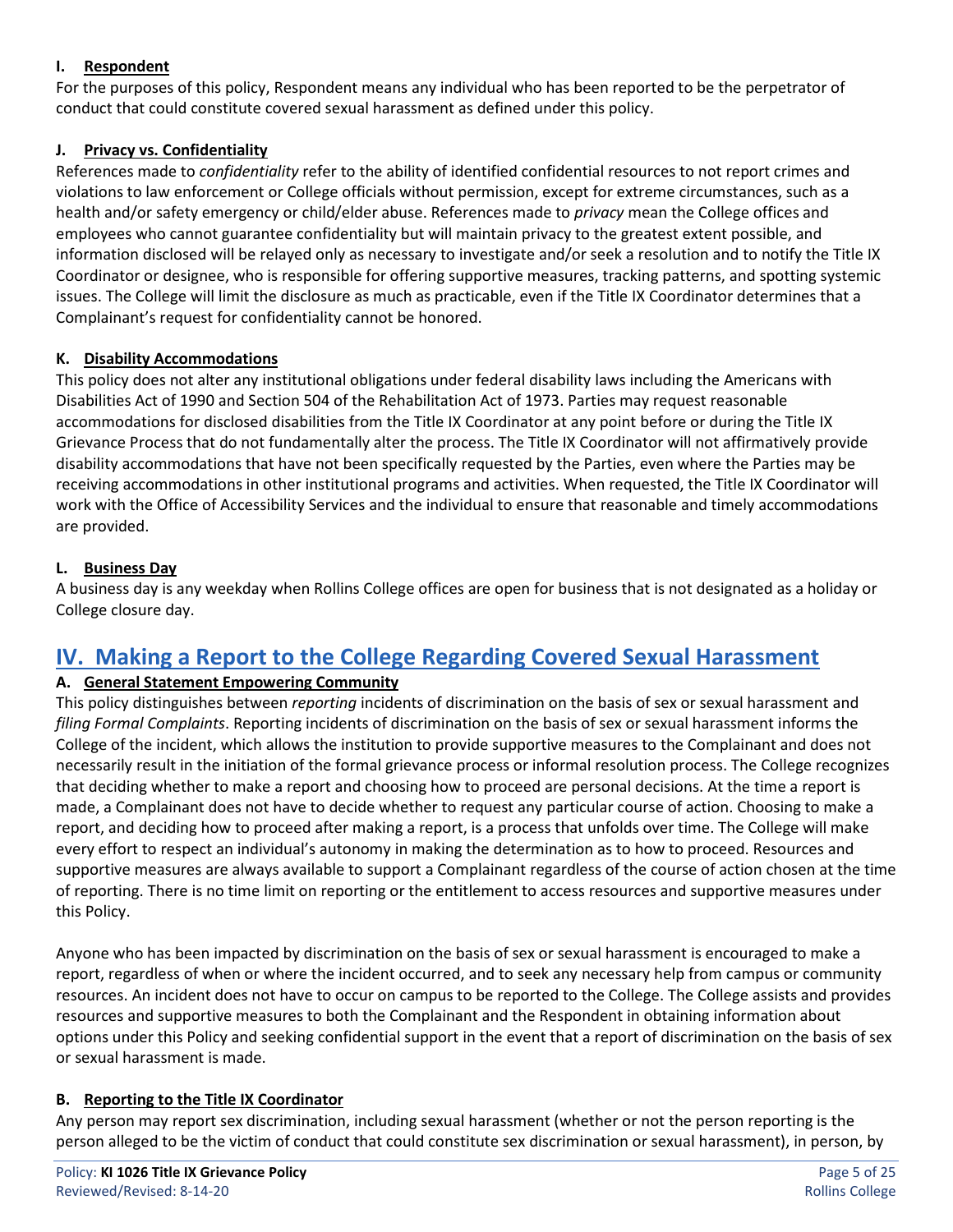mail, by telephone, by electronic mail, or by online reporting form using the contact information listed for the Title IX Coordinator, or by any other means that results in the Title IX Coordinator receiving the person's verbal or written report. Such a report may be made to the Title IX Coordinator at any time (including during non-business hours) by telephone, electronic mail, online reporting form, or by mail.

#### **Contact Information for the Title IX Coordinator:**

Sarah Laake, Director, Office of Title IX Office Location: 170 W. Fairbanks Avenue, 1<sup>st</sup> Floor, Student Care Suite Mailing Address: 1000 Holt Avenue, Box 2776, Winter Park, FL 32789 [titleix@rollins.edu](mailto:titleix@rollins.edu) | [slaake@rollins.edu](mailto:slaake@rollins.edu) | 407-691-1773 [| rollins.edu/tixreporting](https://cm.maxient.com/reportingform.php?RollinsCollege&layout_id=4)

#### **Contact Information for the Deputy Title IX Coordinators:**

Matt Hawks, Associate Vice President, Human Resources & Risk Management Office Location: Troutman Building, 2<sup>nd</sup> floor Mailing Address: 1000 Holt Avenue, Box 2718, Winter Park, FL 32789 407-646-2577 [| mhawks@rollins.edu](mailto:mhawks@rollins.edu)

Pennie Parker, Director of Athletics Office Location: Alfond Sports Center, 2<sup>nd</sup> Floor Mailing Address: 1000 Holt Avenue, Box 2730, Winter Park, FL 32789 407-646-2636 [| pparker@rollins.edu](mailto:pparker@rollins.edu)

#### **C. Officials with Authority**

Under Title IX, the staff of the following offices are considered officials with authority to institute corrective measures on behalf of the College. As such, a report made to any of these offices conveys actual knowledge to the College of sexual harassment as defined under Title IX. The following officials will provide privacy, but not confidentiality, upon receiving a report of conduct prohibited under this policy:

- [Campus Safety](http://www.rollins.edu/campus-safety/index.html) (available 24/7/365): 407-646-2999
- [Title IX Coordinator:](http://www.rollins.edu/sexual-misconduct/index.html) 407-691-1773
- [Community Standards & Responsibility:](http://www.rollins.edu/community-standards-responsibility/) 407-691-1337
- [Dean of Students:](https://www.rollins.edu/dean-of-students/) 407-646-2345
- [Human Resources Department:](http://www.rollins.edu/human-resources/index.html) 407-646-2369
- [Dean of the Faculty:](http://www.rollins.edu/dean-of-faculty/) 407-691-1268
- [Dean of Crummer Graduate School of Business:](https://crummer.rollins.edu/why-crummer/) 407-646-2249
- [Dean of Hamilton Holt School:](https://www.rollins.edu/evening/contact/) 407-691-1349
- [Director of Athletics:](https://rollinssports.com/staff-directory/pennie-parker/89) 407-646-2636

#### **D. Required Reporters**

The College encourages all community members to report information about discrimination on the basis of sex or sexual harassment involving a student, staff, or faculty member. The College is committed to providing reporting opportunities through multiple contact points across campus that are broadly accessible to all community members. With the exception of the confidential resources outlined in this policy, all Rollins faculty, staff, and some student staff (including resident assistants and peer mentors) are considered Required Reporters and must share disclosures of discrimination on the basis of sex, sexual harassment, sexual assault, dating violence, domestic violence, and stalking with the Title IX Coordinator. College faculty and staff are trained on their reporting obligations, and students are informed of these obligations via the disclosure statement on classroom syllabi and in various other training programs including orientation.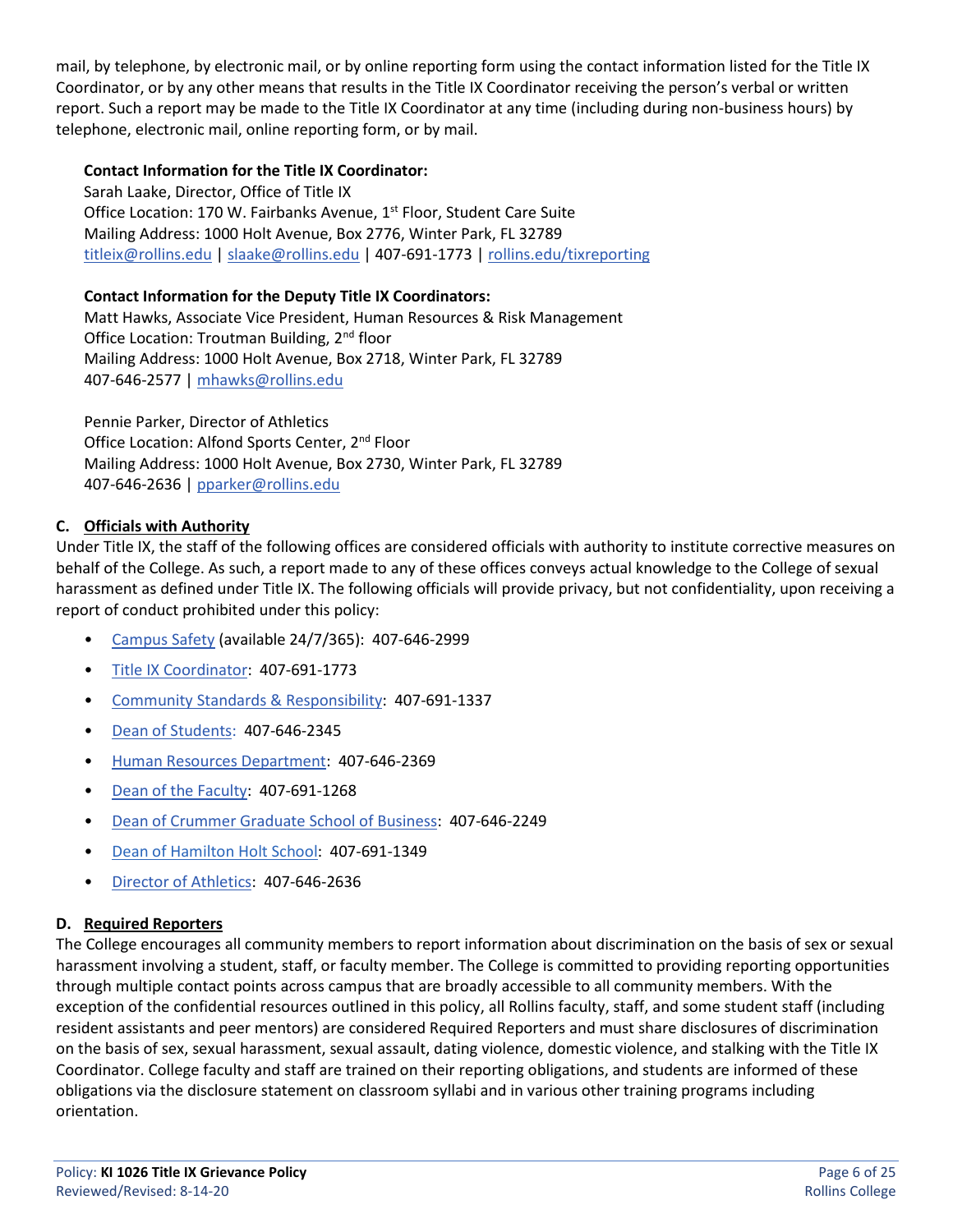Required Reporters will safeguard an individual's privacy, but are required to immediately share all details about a report of prohibited conduct, including the known details of the incident (e.g., date, time, location), the names of the parties involved, a brief description of the incident and if the incident has been previously reported, with the Title IX Coordinator or Deputy Title IX Coordinator in person, by telephone, by email, or using the College's [Sexual and Gender-](https://cm.maxient.com/reportingform.php?RollinsCollege&layout_id=4)[Based Harassment and Misconduct Online Reporting Form](https://cm.maxient.com/reportingform.php?RollinsCollege&layout_id=4) *(click link to access)*. Required Reporters must not submit the Sexual and Gender-Based Harassment and Misconduct Online Reporting Form anonymously.

Such reporting ensures timely support for all parties and enables an effective and consistent institutional response to sexual and gender-based discrimination, harassment, and misconduct. Failure by a required reporter to report information timely may result in disciplinary action.

# **E. Confidential Support and Resources**

Students may discuss an incident with confidential employees or an off-campus resource (e.g., rape crisis center, doctor, psychologist, counselor, clergyperson, attorney, etc.) without concern that the person's identity will be reported to the Office of Title IX. Employees may seek assistance from the Employee Assistance Program or an off-campus resource (e.g., rape crisis center, doctor, psychologist, counselor, clergyperson, attorney, etc.) without concern that the person's identity will be reported to the Office of Title IX. The following officials may provide confidentiality.

#### **Rollins Wellness Center**

118 W. Fairbanks Avenue Winter Park, FL 32789 407-628-6340 (Monday-Friday 8:30am-5:00pm) 833-848-1761 (After-Hours Crisis Phone) [wellnesscenter@rollins.edu](mailto:wellnesscenter@rollins.edu) [rollins.edu/wellness-center](http://www.rollins.edu/wellness-center/index.html)

#### **Dean of Religious and Spiritual Life**

Reverend Katrina Jenkins Knowles Memorial Chapel 407-646-2440 [kejenkins@rollins.edu](mailto:kejenkins@rollins.edu) [rollins.edu/religious-spiritual-life](https://www.rollins.edu/religious-spiritual-life/)

#### **Cornell Counseling Clinic (For Holt and Crummer Students)**

Cornell Social Sciences Building, 2nd Floor 407-646-2134 counseling@rollins.edu [rollins.edu/counseling/cornell-counseling-clinic](https://www.rollins.edu/counseling/cornell-counseling-clinic/)

#### **Confidential Faculty**

Caitlyn Bennett, Ph.D.: [cbennett@rollins.edu;](mailto:cbennett@rollins.edu) 407-691-1708; Cornell Social Sciences Building 251 Kathryn Norsworthy, Ph.D.: [knorsworthy@rollins.edu;](mailto:knorsworthy@rollins.edu) 407-646-2132; Cornell Social Sciences Building 239 Samuel Sanabria, Ph.D.[: ssanabria@rollins.edu;](mailto:ssanabria@rollins.edu) 407-646-2352; Cornell Social Sciences Building 238

Please note that outside of the confidential faculty listed above, faculty, including adjuncts, or staff working outside the College's Wellness Center who hold active mental health licensure *are not* acting within the scope of their licensure when performing teaching responsibilities or duties of employment. These individuals *are not* considered confidential resources under this policy and should act within the scope of their required reporter reporting obligations if they learn about discrimination on the basis of sex, sexual harassment, sexual assault, dating violence, domestic violence, or stalking impacting a member of the campus community.

#### **F. Parties' Rights Regarding Confidentiality, Requests to Not Investigate, and Requests to Dismiss Formal Complaints**

Required Reporters who receive information of alleged discrimination on the basis of sex, sexual harassment, sexual assault, dating violence, domestic violence, or stalking must share that information with the Title IX Coordinator. In certain limited incidents, the College may need to act to maintain campus safety and must determine whether to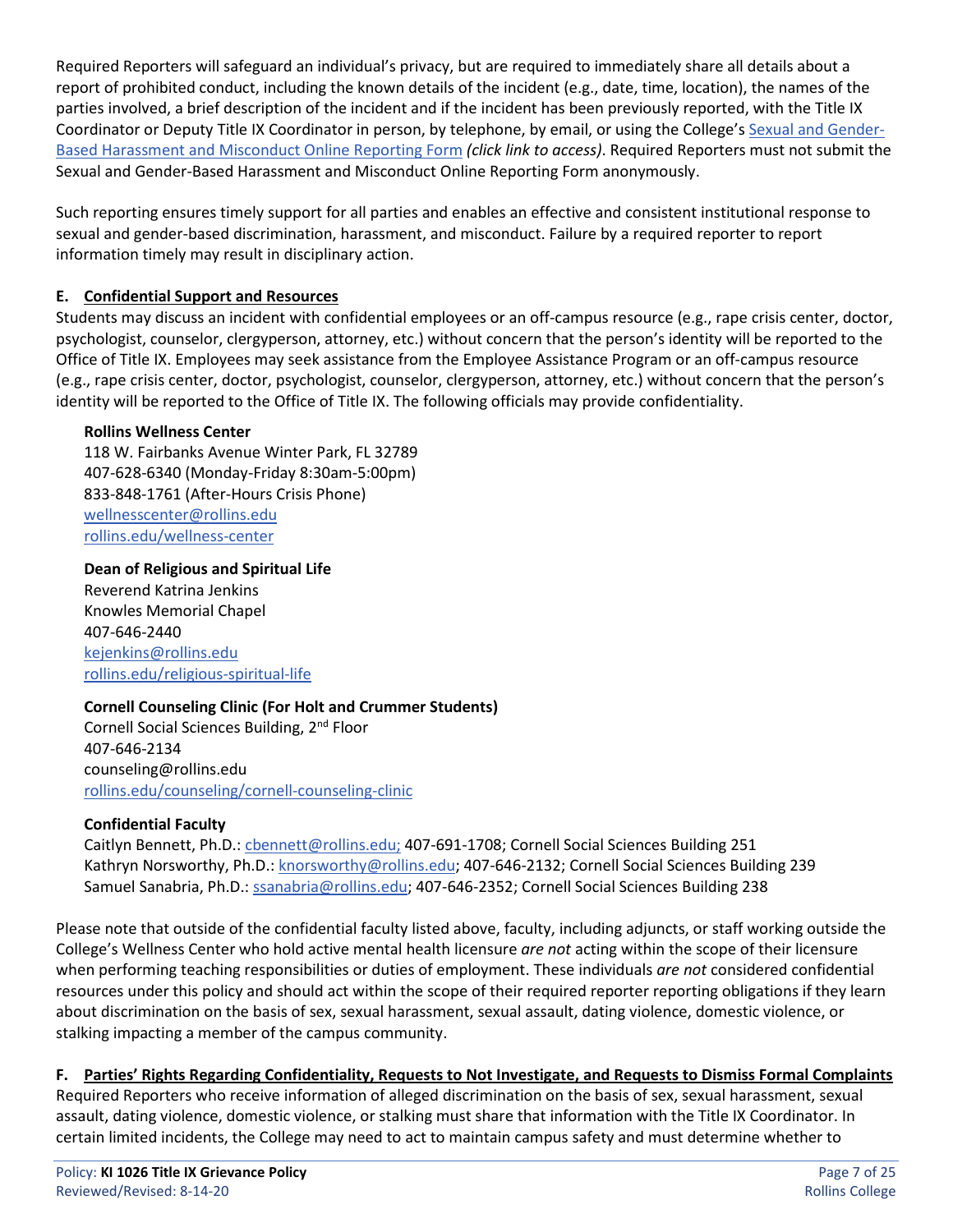investigate further, regardless of the Complainant's request for confidentiality or request to not investigate a report received by the Title IX Coordinator.

In making determinations regarding requests for confidentiality, a Complainant's request to not investigate, a Complainant's request to dismiss a Formal Complaint, and/or request to not disclose identifying information to a Respondent, the Title IX Coordinator must deliberately weigh the rights, interests, and safety of the Complainant, the Respondent, and the campus community. Factors the College must consider when determining whether to investigate an alleged incident of discrimination on the basis of sex or sexual harassment include but are not limited to the following:

- the seriousness and severity of the allegations;
- the use of force or threat of force by the Respondent;
- the use of a weapon by the Respondent;
- whether the College has received other reports of alleged discrimination on the basis of sex or sexual harassment by the Respondent; or
- whether the alleged incident poses a risk of harm to others;
- any other factors the College determines relevant.

If the Complainant requests that the College not investigate a report, the Complainant will be informed, whenever possible, of any action the College takes to resolve the complaint, including further investigation and corrective or disciplinary steps. Outside of these compelling circumstances, the College is typically able to honor a Complainant's request not to investigate.

If the College dismisses a Formal Complaint as outlined in this policy, the College must provide the Complainant and Respondent a written notice of the dismissal and the reason(s) for the dismissal.

In the course of the grievance process, the College may share information only as necessary with people who need to know in compliance with the law, which may include but is not limited to the Investigators, Witnesses, Complainant, Respondent, Parties' advisors, hearing chair(s), and the appellate officer – if applicable. The College will take all reasonable steps to ensure there is no retaliation against the Parties or any other participants in an investigation or any other part of the grievance process.

# **V. Non-Investigatory Measures Available Under the Title IX Grievance Policy**

# **A. Supportive Measures**

The College will offer reasonably available individualized services, without any fee or charge, to the parties involved in a reported incident of discrimination on the basis of sex or sexual harassment, with or without the filing of a Formal Complaint, when applicable. Supportive measures may include but are not limited to counseling, extensions of deadlines or other course-related adjustments, modifications of work or class schedules, withdrawal from or retake of a class without penalty, campus escort services, mutual restrictions on contact between the parties (no contact orders), changes in work or housing locations, leaves of absence, increased security and monitoring of certain areas of campus, or other similar measures tailored to the individualized needs of the parties. Supportive measures are non-disciplinary and non-punitive measures that do not unreasonably burden the other party. The College will maintain the confidentiality of supportive measures provided to the parties to the extent that maintaining such confidentiality does not impair the ability of the College to provide the supportive measures.

#### **B. Emergency Removal for Students**

The College retains the authority to remove a student, student organization, group, or team from the College's education program or activity on an emergency basis, where the College (1) undertakes an individualized safety and risk analysis and (2) determines that an immediate threat to the physical health or safety of any student or other individual arising from the allegations of covered sexual harassment justifies a removal. If the College determines such removal is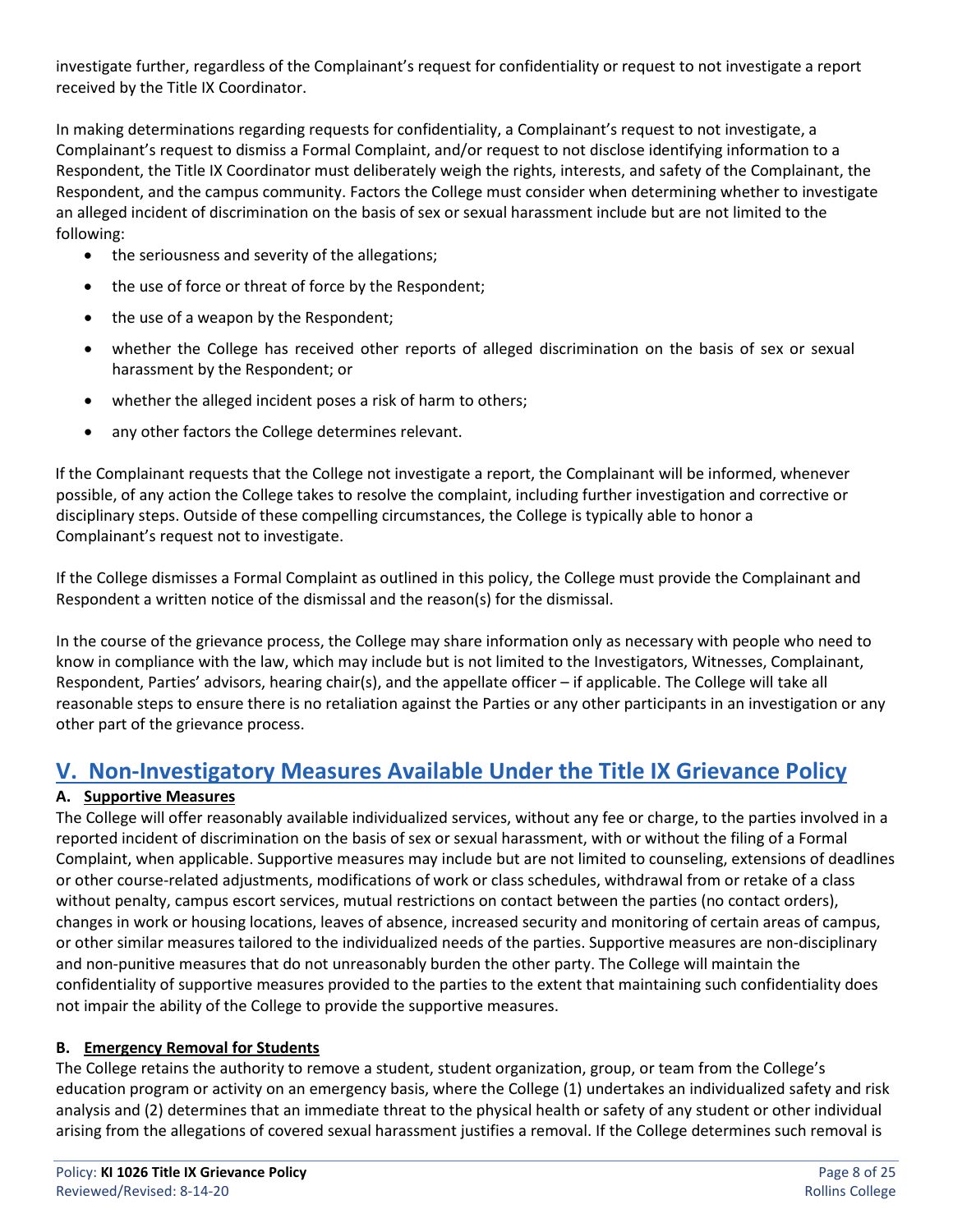necessary, the student, student organization, club, or team will be provided written notice and an opportunity to challenge the decision immediately following the removal.

Emergency removal will follow the interim administrative hold process as described in the [Code of Community](https://www.rollins.edu/community-standards-responsibility/documents/rollins-college-code-of-community-standards.pdf)  [Standards](https://www.rollins.edu/community-standards-responsibility/documents/rollins-college-code-of-community-standards.pdf) *(click link to access)*. The Vice President for Student Affairs or designee may initiate this process. During an emergency removal/interim administrative hold, students may be denied access to the residence halls and/or to the campus (including classes) and/or all other College activities or privileges for which the student might otherwise be eligible. Student organizations, groups, or teams will be denied privileges for which the organization, group, or team might otherwise be eligible.

Emergency removal/interim administrative holds may be appealed to the Vice President for Student Affairs or designee immediately at the time specified in the emergency removal notice.

# **C. Administrative Leave for Employees**

The College retains the authority to place a non-student employee Respondent on administrative leave during the Title IX Grievance Process. Decisions will be made regarding employee administrative leave by the Title IX Coordinator, Associate Vice President of Human Resources, appropriate Dean, and/or appropriate Vice President or designee.

# **VI. Title IX Grievance Process**

# **A. Filing a Formal Complaint**

The timeframe for the Title IX Grievance Process begins with the filing of a Formal Complaint. The Grievance Process will be concluded within a reasonably prompt manner, and no longer than ninety (90) business days after the filing of the Formal Complaint, provided that the Process may be extended for a good reason, including but not limited to the absence of a party, a party's advisor, or a Witness; concurrent law enforcement activity; or the need for language assistance or accommodation of disabilities. The procedure for applying for extensions is described below.

To file a Formal Complaint, a Complainant must provide the Title IX Coordinator a written, signed complaint describing the facts alleged. Complainants are only able to file a Formal Complaint under this Policy if they are currently participating in, or attempting to participate in, the education programs or activities of the College, including as an employee. For Complainants who do not meet these criteria, College Policy KI 1014 *Sexual and Gender-Based Harassment and Related Misconduct* will be employed.

If a Complainant does not wish to make a Formal Complaint, the Title IX Coordinator may determine a Formal Complaint is necessary. The College will inform the Complainant of this decision in writing, and the Complainant need not participate in the process further but will receive all notices issued under this Policy and Process.

Nothing in the Title IX Grievance Policy or College Policy KI 1014 *Sexual and Gender-Based Harassment and Related Misconduct* prevents a Complainant from seeking the assistance of state or local law enforcement alongside the appropriate on-campus process.

#### **B. Informal Resolution Option of Certain Formal Complaints**

A Complainant who files a Formal Complaint may elect, at any time, to address the matter through the College's Informal Resolution Process. All Parties to a Formal Complaint may voluntarily agree to enter the Informal Resolution Process through execution of an informed written consent. The College will not require students or employees to waive their right to a formal grievance process as a condition of enrollment, employment, or enjoyment of any other right. In cases where informal resolution may be appropriate after thorough evaluation by the Title IX Coordinator or appropriate designee, voluntary and mutual participation from all of the parties involved is required. If voluntary and mutual participation by all parties cannot be gained, informal resolution is not an option.

An informal resolution entails the parties forgoing the grievance process (including the investigation and hearing, depending on when the parties agree to engage in an informal resolution). At any point prior to the final informal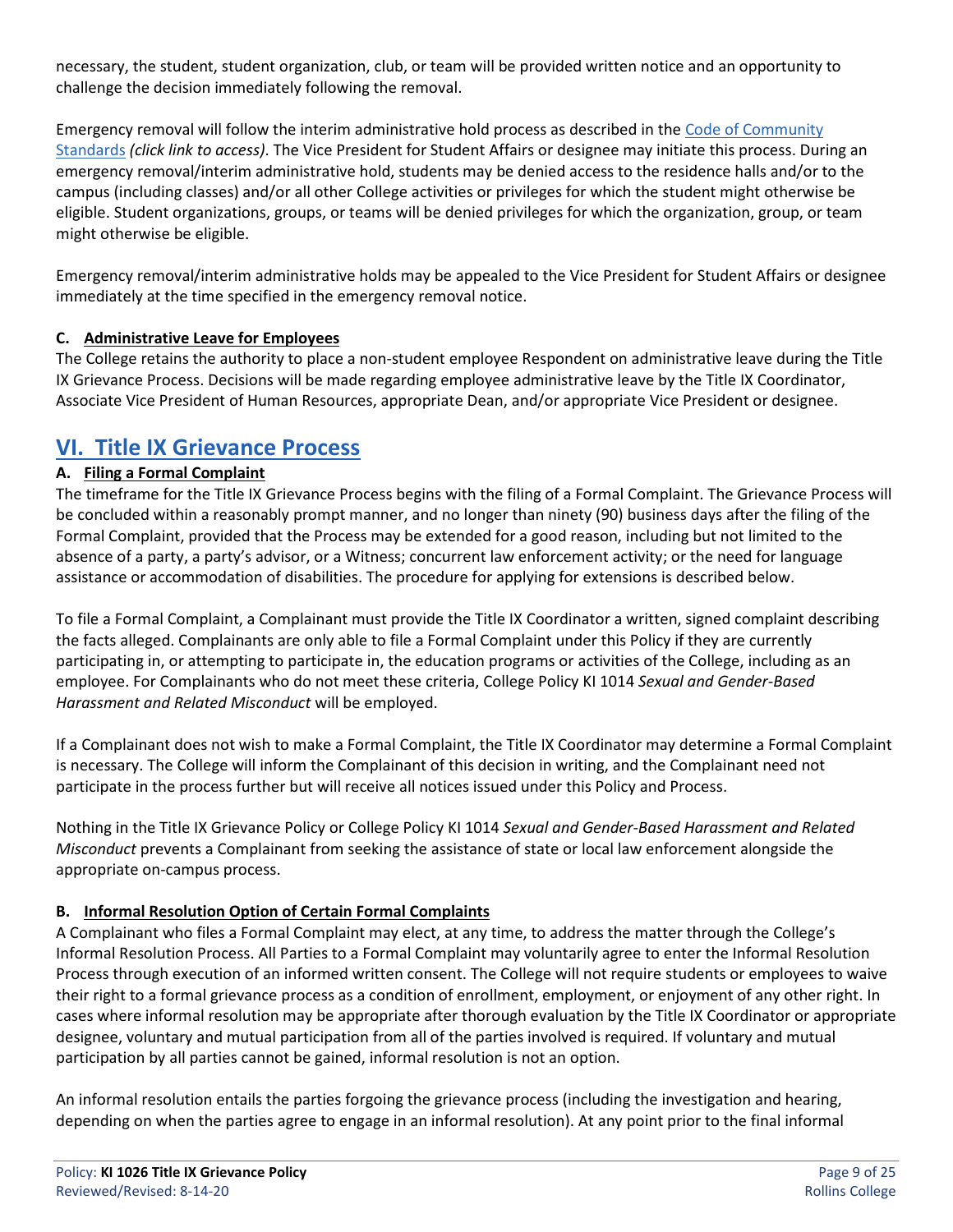resolution agreement (outcome) being reached, each party has a right to withdraw from the informal resolution process and resume the grievance process with respect to the Formal Complaint.

An informal resolution may include but is not limited to an educational conference for the Respondent, educational requirements for the Respondent, mediation where appropriate, and other individualized options for alternative dispute resolution depending on the situation. Informal resolutions can result in educational and/or disciplinary sanctions.

### **1. Informal Resolution Availability**

Informal resolution is not available in all situations and is subject to the approval of the Title IX Coordinator or appropriate designee. The Title IX Coordinator, in consultation with other appropriate administrators, will consider the allegations in their totality and take into consideration the factors outlined in Section VIII of this Policy to determine whether informal resolution is a viable option. The informal resolution process is not permitted in cases where the Formal Complaint alleges sexual harassment committed by an employee against a student. Informal resolution is not available where the Respondent has previously participated in the informal resolution process and where that process resulted in a mutual agreement.

#### **2. Informal Resolution Timeframe**

Written notice that the parties wish to proceed with an informal resolution process will "pause" the formal grievance process timeframe, which would resume should the parties choose to stop the informal resolution process and continue with the grievance process.

#### **3. Informal Resolution Documentation**

Any final informal resolution agreement pursuant to the informal resolution process will be documented and kept for seven years as required by law. However, no recording of the informal resolution process will be made, and all statements made during the informal resolution process may not be used for or against either party. Should the parties resume the grievance process, the hearing body and appellate officer may not consider any such statement made during informal resolution.

#### **4. Facilitators**

Individuals facilitating an informal resolution process must be free from conflicts of interest, bias, and trained to serve impartially. The Title IX Coordinator or appropriate designee will assign an appropriate facilitator based on the circumstances of the case and type of informal resolution requested. Informal resolution facilitators may be employees of the College or external consultants hired by the College. Facilitators of informal resolution processes may not serve as witnesses in any subsequent formal grievance process proceedings should the parties choose to stop the informal resolution process and continue with the grievance process.

#### **5. Failure to Comply**

Failure to comply with an informal resolution agreement may result in disciplinary action through the Office of Community Standards for students or the appropriate Dean's Office or Department in conjunction with Human Resources for employees.

#### **C. Multi-Party Situations**

The College may consolidate Formal Complaints alleging covered sexual harassment against more than one Respondent, or by more than one Complainant against one or more Respondents, or by one party against the other party, where the allegations of covered sexual harassment arise out of the same facts or circumstances.

#### **D. Determining Jurisdiction**

The Title IX Coordinator or designee will determine if the Title IX Grievance Process should apply to a Formal Complaint. The Title IX Grievance Process will apply when all of the following elements are met, in the reasonable determination of the Title IX Coordinator:

- 1. the conduct is alleged to have occurred in the United States;
- 2. the conduct is alleged to have occurred in the College's education program or activity; and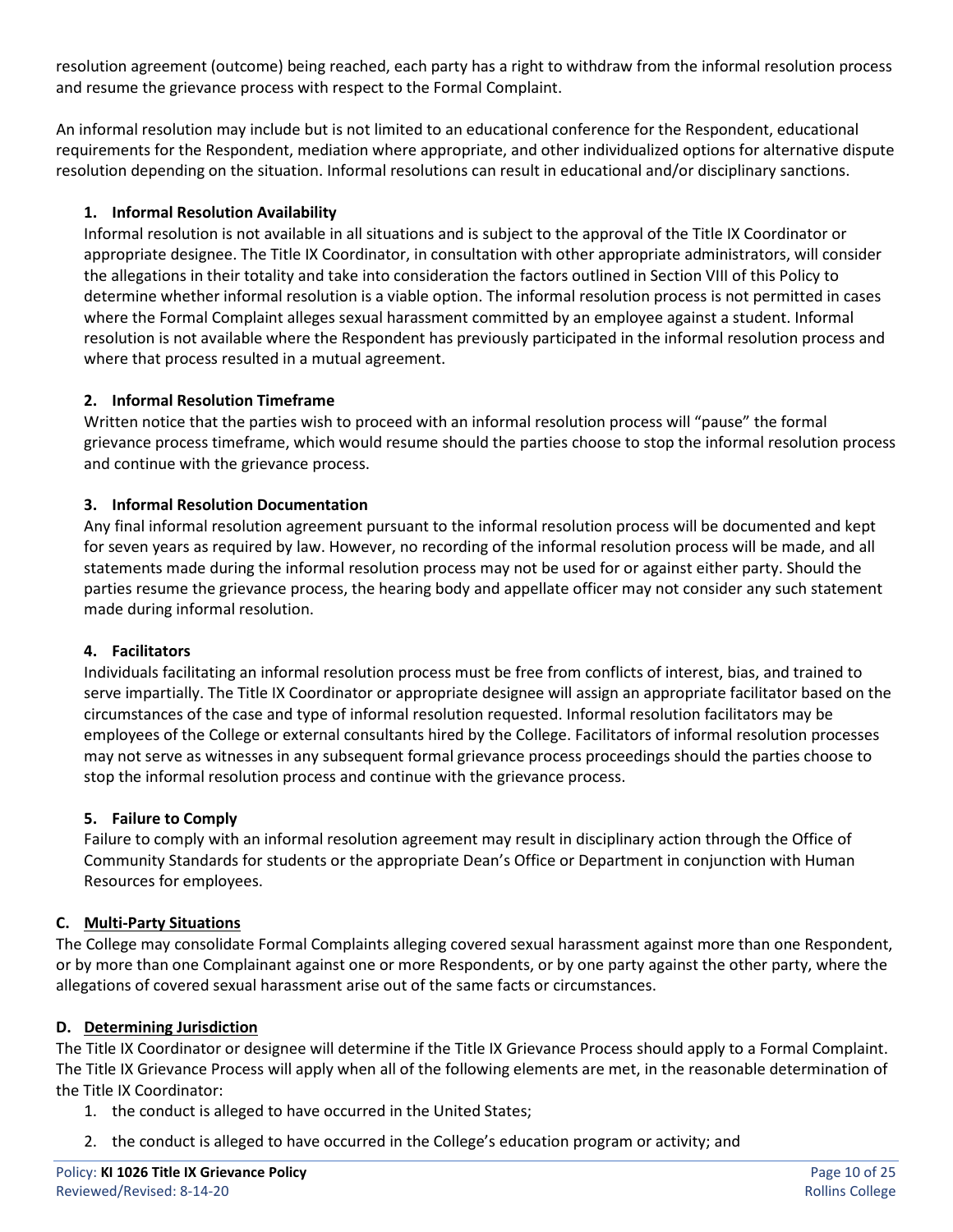3. the alleged conduct, if true, would constitute discrimination on the basis of sex or sexual harassment as defined in this policy.

If all of the elements are met, the College will investigate the allegations according to the Title IX Grievance Process.

### **1. Allegations Potentially Falling Under Two Policies**

If the alleged conduct, if true, includes conduct that would constitute discrimination on the basis of sex or sexual harassment as defined in this policy and conduct that would not constitute covered discrimination on the basis of sex or sexual harassment, the Title IX Grievance Process will be applied in the investigation and adjudication of all of the allegations.

#### **2. Mandatory Dismissal**

If any one of these elements are not met, the Title IX Coordinator or designee will notify the parties that the Formal Complaint is being dismissed for the purposes of the Title IX Grievance Policy. Each party may appeal this dismissal using the procedure outlined in "Appeals," below.

#### **3. Discretionary Dismissal**

The Title IX Coordinator or designee may dismiss a Formal Complaint brought under the Title IX Grievance Policy, or any specific allegations raised within that Formal Complaint, at any time during the investigation or hearing, if:

- **a.** Complainant notifies the Title IX Coordinator in writing that they would like to withdraw the Formal Complaint, or any allegations raised in the Formal Complaint;
- **b.** Respondent is no longer enrolled or employed by the College; or
- **c.** specific circumstances prevent the College from gathering evidence sufficient to reach a determination regarding the Formal Complaint or allegations within the Formal Complaint.

Any party may appeal a dismissal determination using the process set forth in "Appeals," below.

#### **4. Notice of Dismissal**

Upon reaching a decision that the Formal Complaint will be dismissed, the College will promptly send written notice of the dismissal of the Formal Complaint or any specific allegation within the Formal Complaint, and the reason for the dismissal, simultaneously to the parties through their institutional email accounts. It is the responsibility of parties to maintain and regularly check their email accounts.

#### **5. Notice of Removal**

Upon dismissal for the purposes of Title IX, the College retains discretion to utilize College Policy KI 1014 *Sexual and Gender-Based Harassment and Related Misconduct*, College Policy HR 7450 *Sexual Harassment*, College Policy HR 7420 *Discrimination Grievance Procedure for Exempt and Non-Exempt Staff and Faculty*, College Policy HR 7440 *Discrimination Grievance Procedure for Students Reporting of Faculty or Staff*, the *Code of Community Standards*, and/or other relevant College policies to determine if a violation of these policies has occurred. If so, the College will promptly send written notice of the dismissal of the Formal Complaint under the Title IX Grievance Process and removal of the allegations to the appropriate process under one of the aforementioned policies.

#### **E. Notice of Allegations**

The Title IX Coordinator will draft and provide the Notice of Allegations to any party to the allegations of discrimination on the basis of sex or sexual harassment. Such notice will occur as soon as practicable after the College receives a Formal Complaint of the allegations, if there are no extenuating circumstances.

The College will provide reasonable time for the parties to review the Notice of Allegations and prepare a response before any initial interview.

The Title IX Coordinator or designee may determine that the Formal Complaint must be dismissed on the mandatory grounds identified above and will issue a Notice of Dismissal. If such a determination is made, any party to the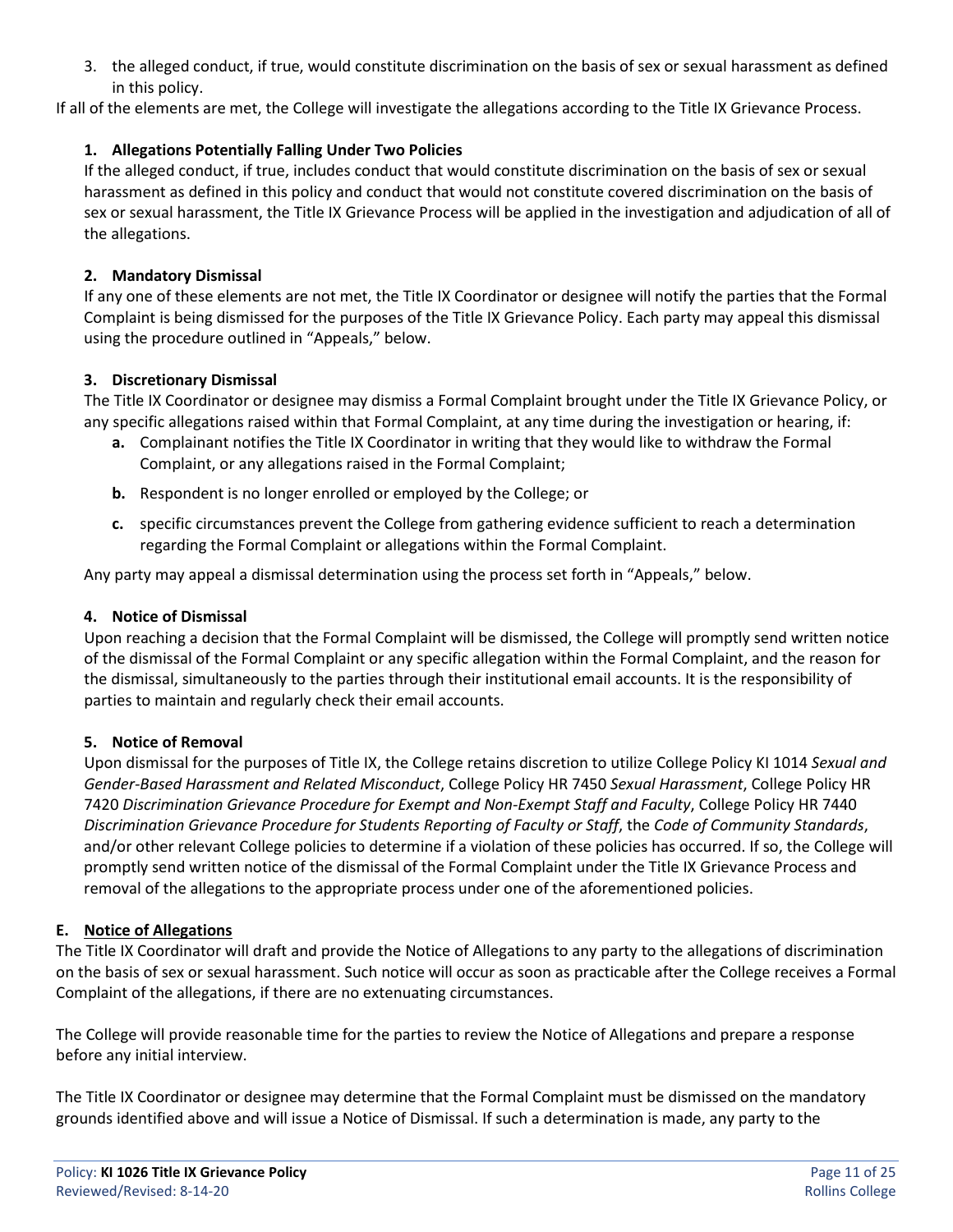allegations of sexual harassment identified in the Formal Complaint will receive the Notice of Dismissal in conjunction with, or in separate correspondence after, the Notice of Allegations.

# **1. Contents of Notice**

The Notice of Allegations will include the following.

- Notice of the College's Title IX Grievance Process, including any informal resolution process and a hyperlink to a copy of the process.
- Notice of the allegations potentially constituting covered discrimination on the basis of sex or sexual harassment, and sufficient details known at the time the Notice is issued, such as the identities of the parties involved in the incident, if known, including the Complainant; the conduct allegedly constituting covered discrimination on the basis of sex or sexual harassment; and the date and location of the alleged incident, if known.
- A statement that the Respondent is presumed not responsible for the alleged conduct and that a Determination Regarding Responsibility is made at the conclusion of the grievance process.
- A statement that the parties may have an advisor of their choice, who may be, but is not required to be, an attorney.
- A statement that before the conclusion of the investigation, the parties may inspect and review evidence obtained as part of the investigation that is directly related to the allegations raised in the Formal Complaint, including the evidence upon which the College does not intend to rely in reaching a Determination Regarding Responsibility, and evidence that both tends to prove or disprove the allegations, whether obtained from a party or other source.
- A statement that knowingly making false statements or knowingly submitting false information during the grievance process is prohibited and subject to disciplinary action.
- A statement prohibiting retaliation.

# **2. Ongoing Notice**

If, in the course of an investigation, the College decides to investigate allegations about the Complainant or Respondent that are not included in the Notice of Allegations and are otherwise covered discrimination on the basis of sex or sexual harassment falling within the Title IX Grievance Policy, the College will notify the parties whose identities are known of the additional allegations. The parties will be provided sufficient time to review the additional allegations to prepare a response before any initial interview regarding those additional charges.

# **F. Advisor of Choice and Participation of Advisor of Choice**

The College will provide the parties equal access to advisors and support persons; any restrictions on advisor participation will be applied equally.

The College has a long-standing practice of requiring students to participate in the process directly and not through an advocate or representative. Students participating as Complainant or Respondent in this process may be accompanied by an Advisor of Choice to any meeting or hearing to which they are required or are eligible to attend. The Advisor of Choice is not an advocate. Except where explicitly stated by this Policy, as consistent with the Final Rule, Advisors of Choice shall not participate directly in the process as per standard policy and practice of the College.

The College will not intentionally schedule meetings or hearings on dates where the Advisors of Choice for all parties are not available, provided that the Advisors act reasonably in providing available dates and work collegially to find dates and times that meet all schedules.

The College's obligations to investigate and adjudicate in a prompt timeframe under Title IX and other college policies apply to matters governed under this Policy, and the College cannot agree to extensive delays solely to accommodate the schedule of an Advisor of Choice. The determination of what is reasonable shall be made by the Title IX Coordinator or designee. The College will not be obligated to delay a meeting or hearing under this process more than five (5) days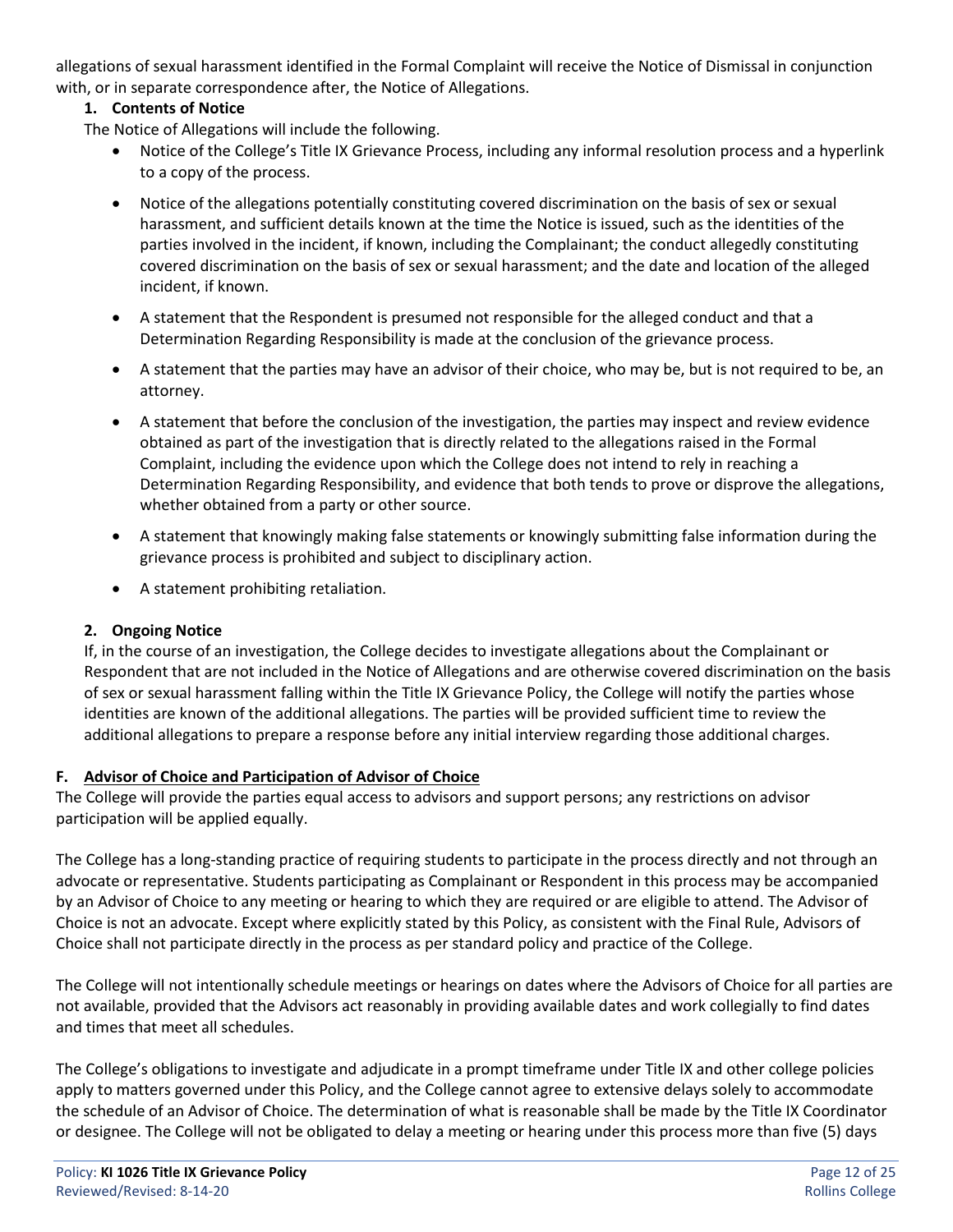due to the unavailability of an Advisor of Choice, and may offer the party the opportunity to obtain a different Advisor of Choice or utilize one provided by the College.

# **G. Notice of Meetings and Interviews**

The College will provide, to a party whose participation is invited or expected, written notice of the date, time, location, participants, and purpose of all hearings, investigative interviews, or other meetings with a party, with sufficient time for the party to prepare to participate.

### **H. Delays**

Each party may request a one-time delay in the Grievance Process of up to five (5) days for good cause (granted or denied in the sole judgment of the Title IX Coordinator, Director of Student Conduct, or designee) provided that the requestor provides reasonable notice and the delay does not overly inconvenience other parties.

For example, a request to take a five (5) day pause made an hour before a hearing for which multiple parties and their advisors have traveled to and prepared for shall generally not be granted, while a request for a five (5) day pause in the middle of investigation interviews to allow a party to obtain certain documentary evidence shall generally be granted.

The Title IX Coordinator or designee shall have sole judgment to grant further pauses in the Process.

# **I. Investigation**

# **1. General Rules of Investigations**

An Investigator designated by the Title IX Coordinator will perform an investigation under a reasonably prompt timeframe of the conduct alleged to constitute covered sexual harassment after issuing the Notice of Allegations. The College, and not the parties, has the burden of proof and the burden of gathering evidence, i.e., the responsibility of showing a violation of this policy has occurred. This burden does not rest with the parties, and either party may decide not to share their account of what occurred or may decide not to participate in an investigation or hearing. This does not shift the burden of proof away from the College and does not indicate responsibility.

The College cannot access, consider, or disclose medical records without a waiver from the party (or parent, if student is a minor) to whom the records belong or for whom the records include information. The College will provide an equal opportunity for the parties to present Witnesses, including fact and expert witnesses, and other inculpatory and exculpatory evidence, (i.e., evidence that tends to prove and disprove the allegations) as described below.

#### **2. Inspection and Review of Evidence**

Prior to the completion of the investigation, the parties will have an equal opportunity to inspect and review the evidence obtained through the investigation. The purpose of the inspection and review process is to allow each party the equal opportunity to meaningfully respond to the evidence prior to conclusion of the investigation.

Evidence that will be available for inspection and review by the parties will be any evidence that is directly related to the allegations raised in the Formal Complaint. It will include any:

- **a.** evidence that is relevant, even if that evidence does not end up being relied upon by the College in making a Determination Regarding Responsibility;
- **b.** inculpatory or exculpatory evidence (i.e., evidence that tends to prove or disprove the allegations) that is directly related to the allegations, whether obtained from a party or other source.

All parties must submit any evidence they would like the Investigator to consider prior to when the parties' time to inspect and review evidence begins.

The College will send the evidence made available for each party (and each party's advisor, if any, upon a party's signed information release for their Advisor of Choice) to inspect and review through an electronic format. The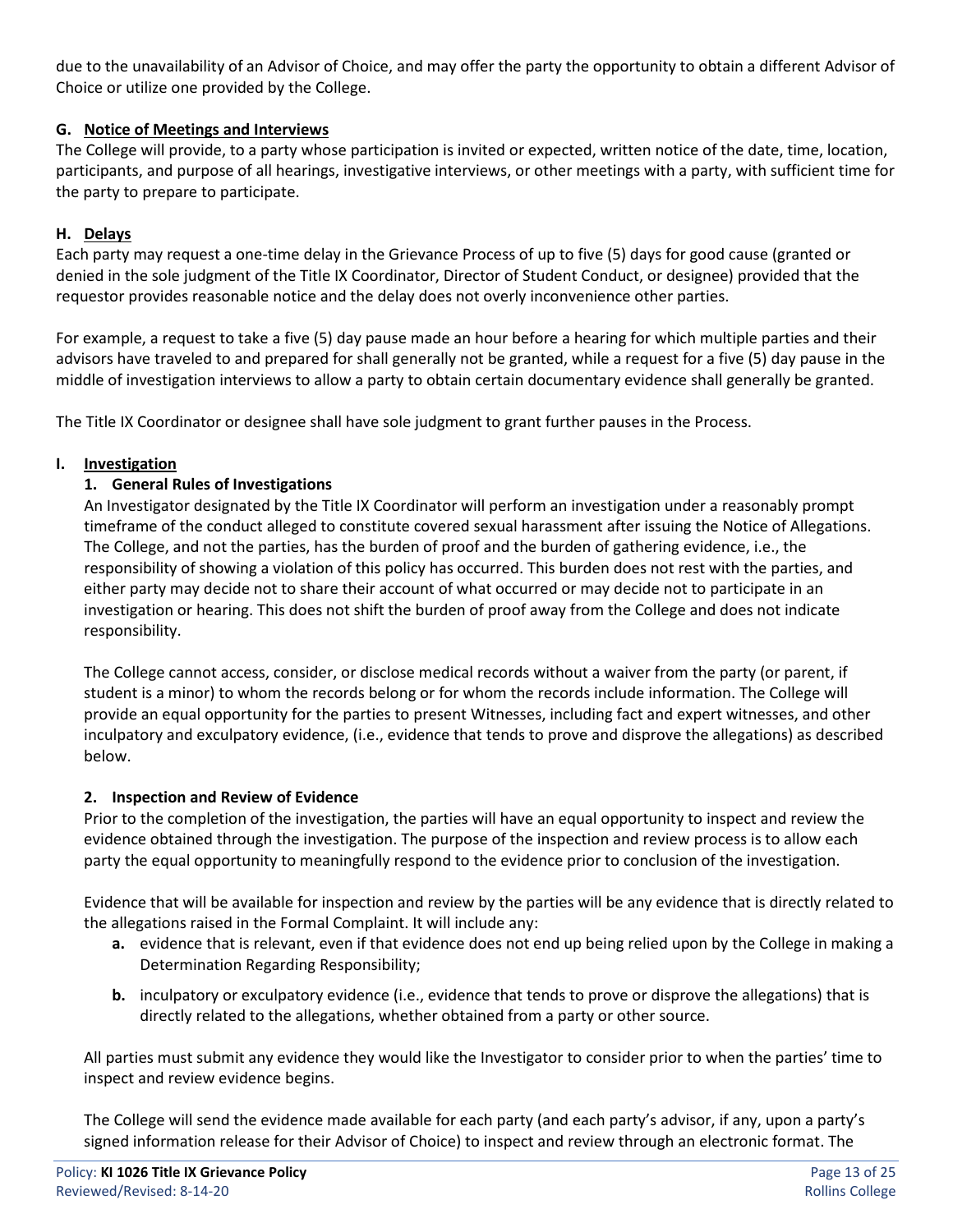College is not under an obligation to use any specific process or technology to provide the evidence and shall have the sole discretion in terms of determining format and any restrictions or limitations on access.

The parties will have ten (10) business days to inspect and review the evidence and submit a written response by email to the Investigator. Advisors are not permitted to submit written responses to the evidence on their own or on behalf of the party they are advising. The Investigator will consider the parties' written responses before completing the investigation report, and the parties' written responses to the Investigator will be included in the final investigation report. The parties may request a reasonable extension as their designated extension request. After the allotted 10 business days and any approved extension have expired, the Investigator will not be required to accept a late submission. The Investigator(s) will consider all timely responses submitted by the parties.

Any evidence subject to inspection and review will be available at any hearing, including for purposes of crossexamination.

The parties and their advisors must sign an agreement not to disseminate any of the evidence subject to inspection and review or use such evidence for any purpose unrelated to the grievance process. The parties and their advisors agree not to photograph or otherwise copy the evidence.

#### **3. Inclusion of Evidence Not Directly Related to the Allegations**

Evidence obtained in the investigation that is determined in the reasoned judgment of the Investigator not to be directly related to the allegations in the Formal Complaint will be included in the appendices to the investigative report.

#### **J. Investigative Report**

The Title IX Investigator designated by the Title IX Coordinator will create an investigative report that outlines each of the allegations that potentially constitutes prohibited conduct under this policy, provides the timeline (e.g., procedural steps) of the investigation, and fairly summarizes relevant evidence, participant statements, and responses to questions.

At least 10 business days prior to the date of the scheduled hearing, the Investigator will provide a completed investigative report in electronic format concurrently to both parties to review and provide a written response prior to the hearing. A copy of the completed investigative report will be issued to the Title IX Coordinator and to the hearing panel assigned for the hearing.

The investigative report is not intended to catalog all evidence obtained by the Investigator but only to provide a fair summary of that evidence. Only relevant evidence (including both inculpatory and exculpatory – i.e., tending to prove and disprove the allegations – relevant evidence) will be referenced in the investigative report.

The Investigator may redact irrelevant information from the investigative report when that information is contained in documents or evidence that is/are otherwise relevant.

#### **K. Hearing**

#### **1. General Rules of Hearings**

The College will not issue a disciplinary sanction arising from an allegation of covered discrimination on the basis of sex or sexual harassment without holding a live hearing unless otherwise resolved through an informal resolution process.

Hearings may be held virtually with remote video conferencing technology or in-person, at the discretion of the College. If a hearing is held in-person, a party may elect to participate remotely. The remote video conferencing technology will enable participants to simultaneously see and hear each other. At its discretion, the College may delay or adjourn a hearing based on technological errors not within the College's or a party's control.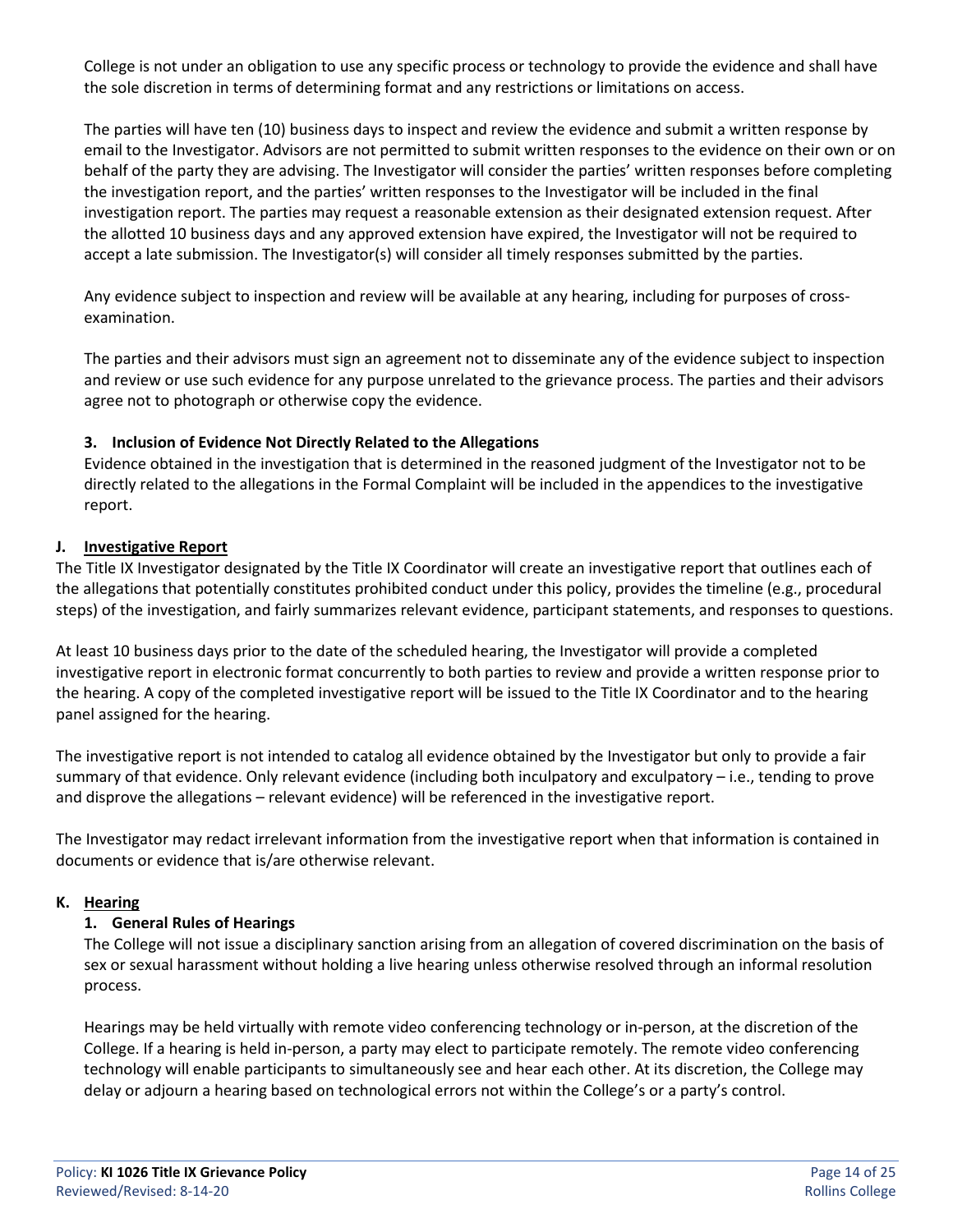The hearing will be recorded in audio and/or audiovisual format and may be transcribed at the discretion of the College. The recording or transcript, if applicable, will be available for the parties to inspect and review, upon request.

Prior to obtaining access to any evidence, the parties and their advisors must sign an agreement not to disseminate any of the testimony heard or evidence obtained in the hearing or use such testimony or evidence for any purpose unrelated to the Title IX Grievance Process. Once signed, this Agreement may not be withdrawn.

# **2. Continuances or Granting Extensions**

The College may determine that multiple sessions or a continuance (i.e., a pause on the continuation of the hearing until a later date or time) is needed to complete a hearing. If so, the College will notify all participants and endeavor to accommodate all participants' schedules and complete the hearing as promptly as practicable.

# **3. Newly-Discovered Evidence**

Generally, no new evidence or Witnesses may be submitted during the live hearing absent good cause demonstrated by the party offering the new evidence or Witnesses.

If a party offers new evidence or Witnesses that were not reasonably available prior to the live hearing and could affect the outcome of the matter, the party may request that such evidence or Witnesses be considered at the live hearing.

In determining whether there is good cause to consider new evidence or new Witness, the Hearing Chair will consider factors including (1) whether such evidence or Witness testimony was actually unavailable by reasonable effort prior to the hearing, and (2) whether such evidence or Witness testimony could affect the outcome of the matter. If the Hearing Chair determines that good cause exists for offering the new evidence or new Witness, then the parties will be granted a reasonable pause in the hearing to review the new evidence and prepare for questioning of any new Witness.

#### **4. Participants in the Live Hearing**

Live hearings are not public, and the only individuals permitted to participate in the hearing are as follows:

# **a. Complainant and Respondent (The Parties)**

- The Parties cannot waive the right to a live hearing.
- The College will not threaten, coerce, intimidate or discriminate against the party in an attempt to secure the party's participation.
- The College may still proceed with the live hearing in the absence of a party, and may reach a determination of responsibility in their absence. If a party does not attend the live hearing, the Decision-Maker (hearing body) cannot rely on any prior statements made by that party in reaching a Determination Regarding Responsibility, but may reach a Determination Regarding Responsibility based on evidence that does not constitute a "statement" by that party.
	- o For example, documents, audio recordings, audiovisual readings, and digital media, including but not limited to text messages, emails, and social media postings, that constitute the conduct alleged to have been the act of discrimination on the basis of sex or sexual harassment under the Formal Complaint are not considered prior statements and could be used as evidence in reaching the Determination Regarding Responsibility.
- If a party does not submit to cross-examination, the Decision-Maker (hearing body) cannot rely on any prior statements made by that party in reaching a Determination Regarding Responsibility, but may reach a Determination Regarding Responsibility based on evidence that does not constitute a "statement" by that party, as described above.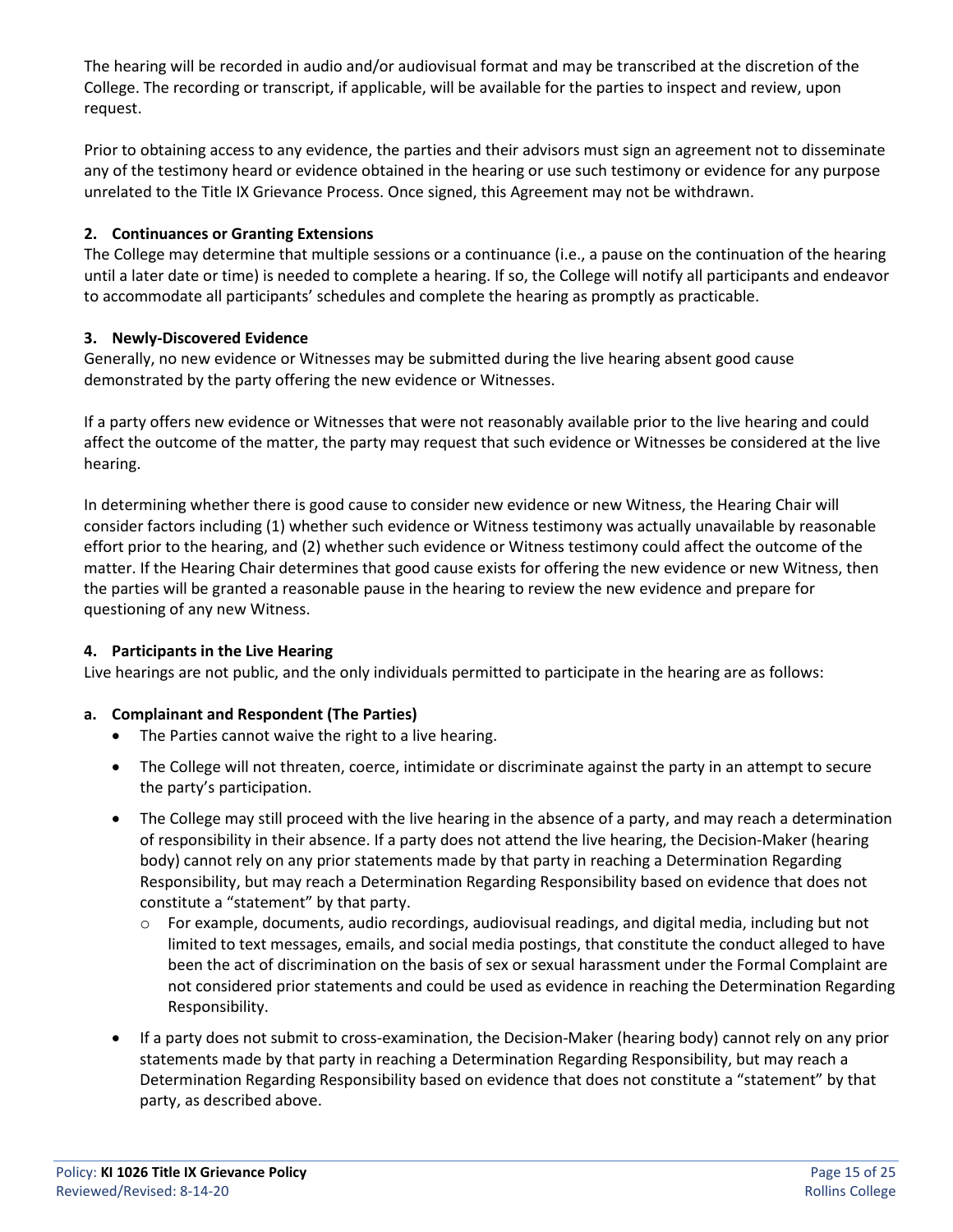- The Decision-Maker (hearing body) cannot draw an inference about the Determination Regarding Responsibility based on a party's absence from the live hearing or refusal to answer cross-examination or other questions.
- The Parties shall be subject to the College's Rules of Decorum.

#### **b. The Decision-Maker**

- The hearing body will consist of a panel of three (3) Decision-Makers. The Title IX Coordinator will appoint the panel, and one member will be designated as the Hearing Chair.
- Hearing panel members, including the hearing chair, may be employees of the College or external consultants hired by the College.
- No member of the hearing body will also have served as the Title IX Coordinator, Title IX Investigator, or advisor to any party in the case, nor may any member of the hearing body serve as the appellate officer in the case.
- No member of the hearing body will have a conflict of interest or bias in favor of or against Complainants or Respondents generally, or in favor or against the Parties to the particular case.
- The hearing body will be trained on topics including how to serve impartially, issues of relevance, including how to apply the rape shield protections provided for Complainants, and any technology to be used at the hearing.
- The Parties will have an opportunity to raise any objections regarding a Decision-Maker's actual or perceived conflicts of interest or bias at the commencement of the live hearing.

#### **c. Advisor of Choice**

- The Parties have the right to select an Advisor of Choice (Advisor), who may be, but does not have to be, an attorney.
- The Advisor of Choice may accompany the Parties to any meeting or hearing they are permitted to attend, but may not speak for the party, except for the purpose of live questioning (cross-examination and direct examination).
- In addition to selecting an Advisor to conduct live questioning, the Parties may select an Advisor who may accompany the Parties to any meeting or hearing they are permitted to attend, but may not speak for the party.
- The Parties are not permitted to conduct live questioning; it must be conducted by the Advisor. As a result, if a party does not select an Advisor, the College will select an Advisor to serve in this role for the limited purpose of conducting the live questioning at no fee or charge to the party. College-appointed Advisors may be employees of the College or external consultants hired by the College.
- If a party does not attend the live hearing, the party's Advisor may appear and conduct live questioning on their behalf.
- If neither a party nor their Advisor appear at the hearing, the College will provide an Advisor to appear on behalf of the non-appearing party. College-appointed Advisors may be employees of the College or external consultants hired by the College.
- Advisors shall be subject to the College's Rules of Decorum and may be removed upon violation of those Rules.

#### **d. Witnesses**

• Witnesses cannot be compelled to participate in the live hearing, and have the right not to participate in the hearing free from retaliation.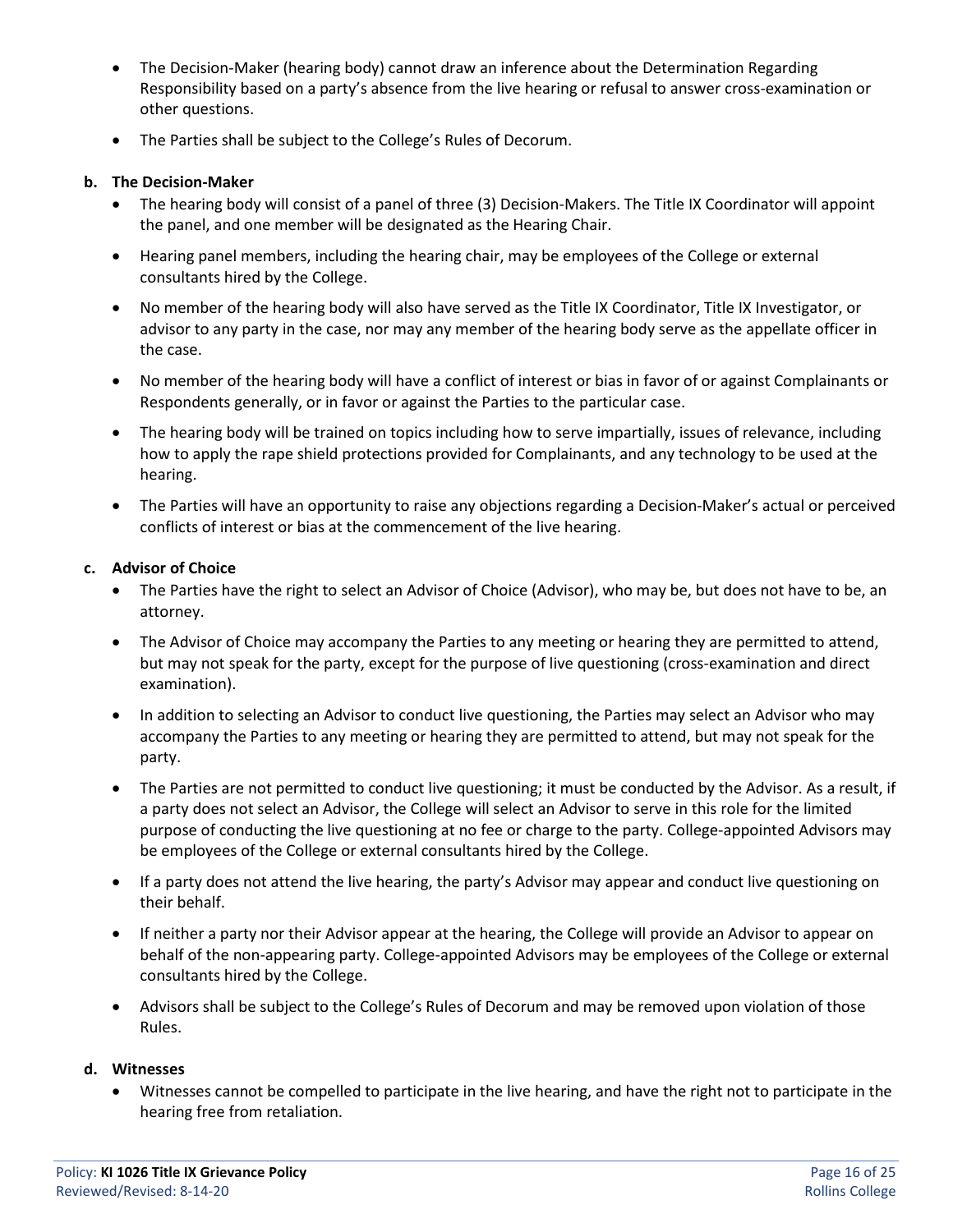- If a Witness does not submit to cross-examination, as described below, the Decision-Maker cannot rely on any statements made by that Witness in reaching a Determination Regarding Responsibility, including any statement relayed by the absent Witness to a Witness or party who testifies at the live hearing.
- Witnesses shall be subject to the College's Rules of Decorum.

#### **5. Hearing Procedures**

For all live hearings conducted under this Title IX Grievance Process, the procedure will be as follows:

- The Hearing Chair will open and establish rules and expectations for the hearing.
- The Parties will each be given the opportunity to provide opening statements.
- The hearing body will ask questions of the Parties and Witnesses.
- Parties will be given the opportunity for live cross-examination by their Advisors of Choice after the hearing body conducts its initial round of questioning. During the Parties' cross-examination, the Hearing Chair will have the authority to pause cross-examination at any time for the purposes of asking the hearing body's own follow up questions and at any time necessary in order to enforce the established rules of decorum.
- Should a Party or the Party's Advisor choose not to cross-examine a Party or Witness, the Party shall affirmatively waive cross-examination through a written or oral statement to the Hearing Chair. A Party's waiver of cross-examination does not eliminate the ability of the hearing body to use statements made by the other party or Parties and Witness(es) to whom the waiver applied.
- The Parties will each be given the opportunity to provide closing statements.

# **6. Questioning of Participants at the Hearing**

The hearing board may ask questions during the hearing of any party or Witness and may be the first to ask questions of any party or Witness. Each party's Advisor will conduct live questioning of the other party or Parties and Witnesses. Each party's Advisor will have an opportunity to ask relevant questions and follow-up questions of the other party or Parties and of any Witnesses, including questions that challenge credibility. Each Advisor has the ability to ask questions directly, orally, and in real time at the hearing. The Parties will not be permitted to personally ask questions of the other party or any Witnesses that participate in the hearing. The Advisors may ask questions under the following procedure:

- The Advisor will ask a question of the applicable participant.
- Before the participant answers a question, the hearing chair will rule as to whether the Advisor's question is relevant to the alleged conduct charges. Questions that are duplicative of those already asked, including by the hearing panel, may be deemed irrelevant if they have been asked and answered.
- If the hearing chair rules the Advisor's question as not relevant, then the hearing chair must explain any decision to exclude a question as not relevant. If the hearing chair allows the question as relevant, the participant will answer it.

# **7. Review of Recording**

The recording of the hearing will be available upon request and by appointment at the Title IX Coordinator's office for review by the Parties and their Advisors of Choice upon the issuance of the written Determination Regarding Responsibility. A copy of the recording of the hearing will not be otherwise provided to the Parties or Advisors of Choice.

# **L. Determination Regarding Responsibility**

# **1. Standard of Proof**

The College uses the preponderance of the evidence standard for investigations and determinations regarding responsibility of Formal Complaints covered under this policy. This means that the evidence from the investigation and presented at the hearing demonstrates that a violation of this policy is more likely than not.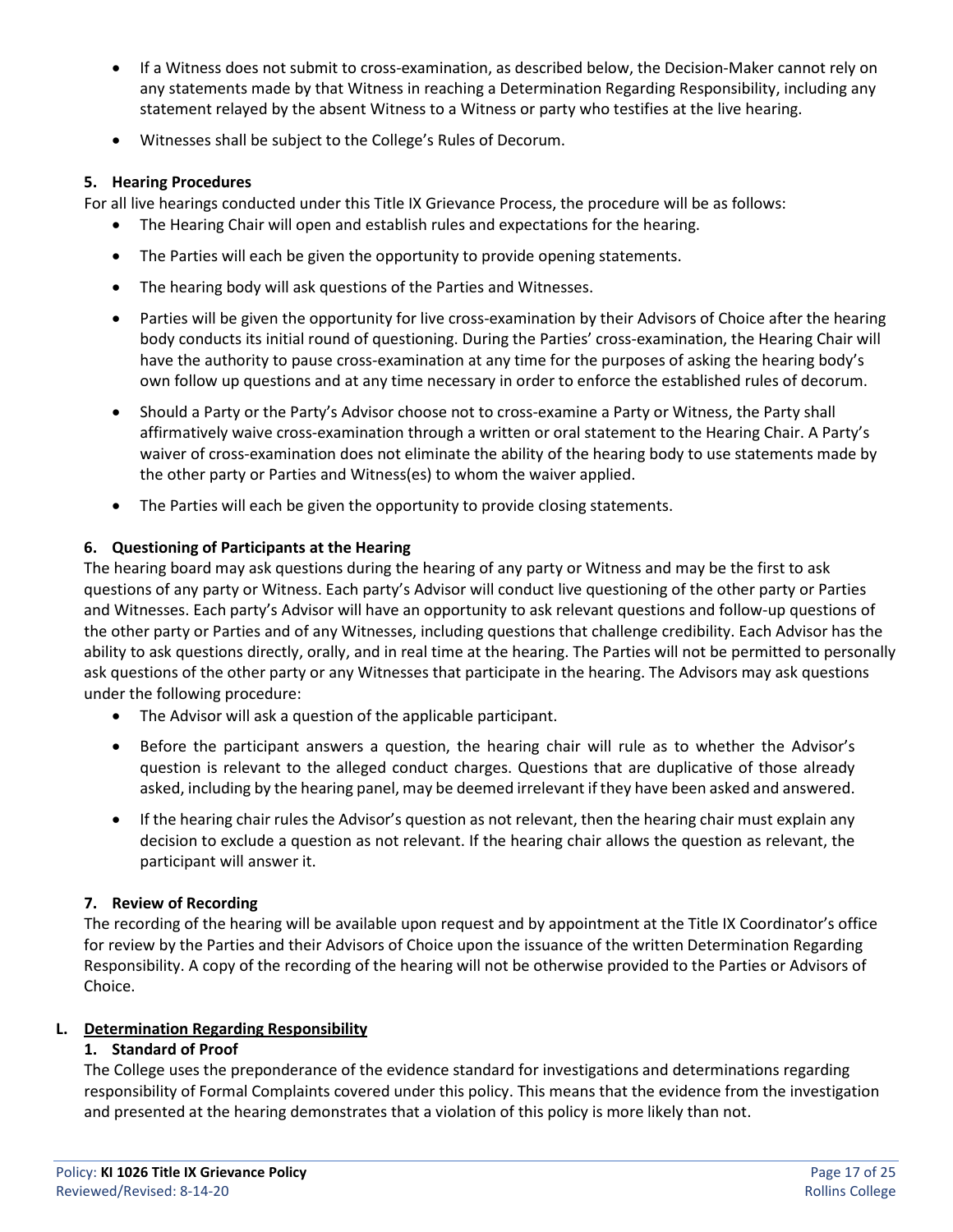#### **2. General Considerations for Evaluating Testimony and Evidence**

While the opportunity for cross-examination is required in all Title IX hearings, determinations regarding responsibility may be based in part, or entirely, on documentary, audiovisual, and digital evidence, as warranted in the reasoned judgment of the Decision-Maker (hearing body).

Decision-Makers shall not draw inferences regarding a party or Witness' credibility based on the party or Witness' status as a Complainant, Respondent, or Witness, nor shall it base its judgments in stereotypes about how a party or Witness would or should act under the circumstances.

Generally, the hearing panel should decide whether it believes what each Witness had to say and how important that testimony was. In making that decision, the panel may believe or disbelieve any Witness, in whole or in part. The number of Witnesses testifying concerning a particular point does not necessarily matter. In deciding whether the panel believes any Witness, these factors may be considered: (1) Did the Witness impress the panel as one who was telling the truth? (2) Did the Witness have any particular reason not to tell the truth? (3) Did the Witness have a personal interest in the outcome of the case? (4) Did the Witness seem to have a good memory? (5) Did the Witness have the opportunity and ability to accurately observe the things he or she testified about? (6) Did the Witness appear to understand the questions clearly and answer them directly? (7) Did the Witness's testimony differ from other testimony or other evidence?

The Parties may call character Witnesses to testify in a proceeding under this policy. Very low weight will be given to any non-factual character testimony of any Witness.

Where a party or Witness' conduct or statements demonstrate that the party or Witness is engaging in retaliatory conduct, including but not limited to Witness tampering and intimidation, the hearing body may draw an adverse inference as to that party or Witness' credibility.

#### **3. Components of the Determination Regarding Responsibility**

The written Determination Regarding Responsibility will be issued simultaneously to all Parties through their institution email account, or other reasonable means as necessary. The Determination will include:

- **a.** Identification of the allegations potentially constituting covered sexual harassment.
- **b.** A description of the procedural steps taken from the receipt of the Formal Complaint through the determination, including any notifications to the Parties, interviews with Parties and Witnesses, site visits, methods used to gather other evidence, and hearings held.
- **c.** Findings of fact supporting the determination.
- **d.** Conclusions regarding which section of the policy, if any, the Respondent has or has not violated.
- **e.** For each allegation:
	- **i.** a statement of, and rationale for, any Determination Regarding Responsibility;
	- **ii.** a statement of, and rationale for, any disciplinary sanctions the recipient imposes on the Respondent; and
	- **iii.** a statement of, and rationale for, whether remedies designed to restore or preserve equal access to the College's education program or activity will be provided by the College to the Complainant; and
- **f.** The College's procedures and the permitted reasons for the Complainant and Respondent to appeal (described below in "Appeal").

#### **4. Sanctions and Remedies**

If the Respondent is found to be in violation of this policy, the hearing body will also determine corrective action. Sanctions are determined after consideration of several factors, including but limited to the following.

- Respondent's prior conduct history (if any) including evidence of a pattern of relevant misconduct.
- Severity of the incident.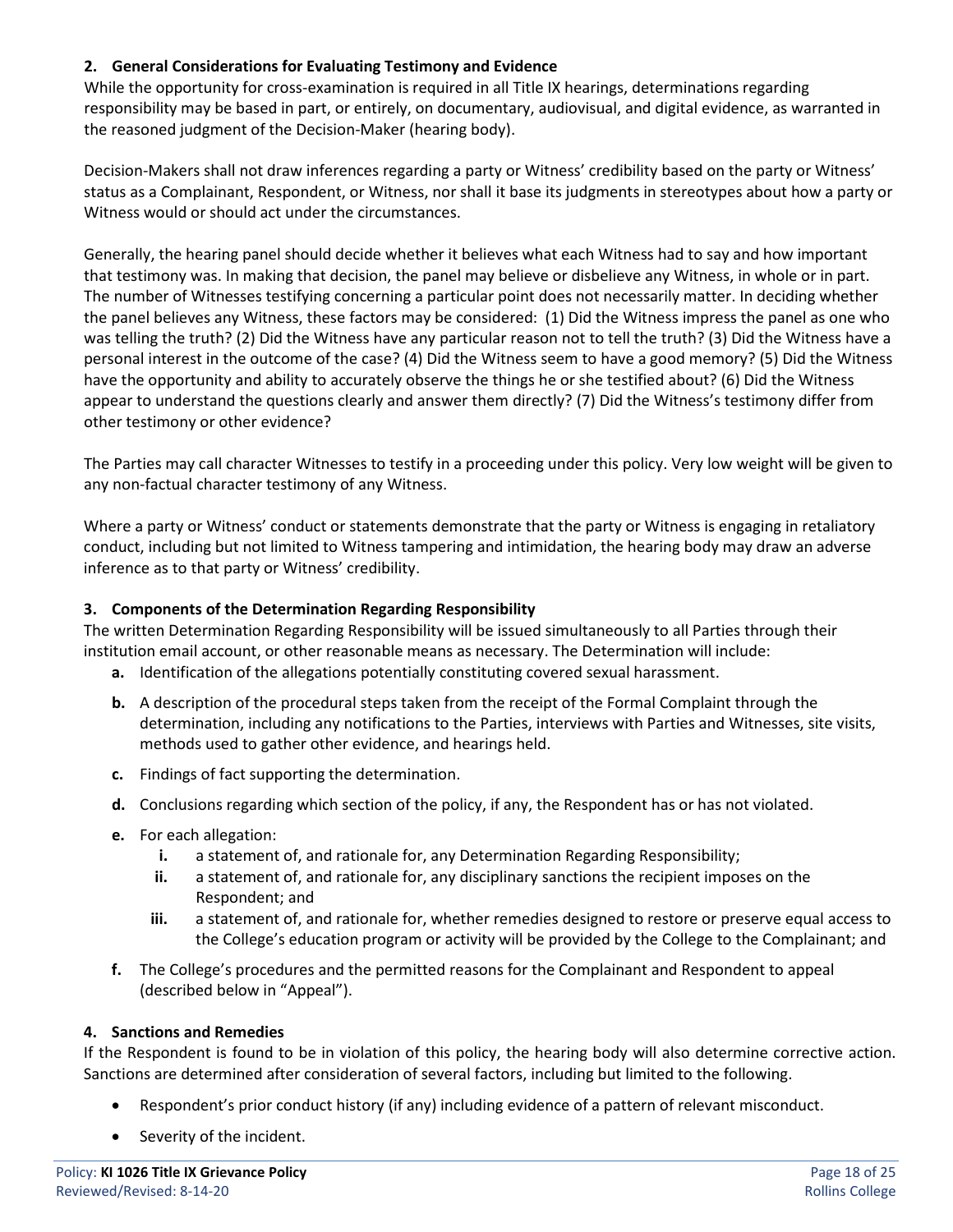- Respondent's willingness to accept responsibility for their actions.
- College precedent in other cases with similar violation(s).

The following range of sanctions and remedies may be considered by the hearing panel in accordance with this Policy and other applicable policies.

#### **a. Possible Sanctions and Remedies for Student Respondents**

A Respondent found responsible for a violation of this Policy could receive sanctions ranging from educational requirements, counseling, written warning, community probation, deferred suspension, suspension, retroactive suspension, withhold diploma, dismissal, and/or revocation of degree. Review the [Code of Community](https://www.rollins.edu/community-standards-responsibility/documents/rollins-college-code-of-community-standards.pdf)  [Standards](https://www.rollins.edu/community-standards-responsibility/documents/rollins-college-code-of-community-standards.pdf) *(click link to access)* for a full listing of possible student sanctions. All sanctions are applicable to individuals, student organizations, academic groups, and athletic teams. More than one sanction or condition may be assigned for any single violation.

#### **b. Possible Sanctions and Remedies for Employee Respondents**

Faculty and staff who are found to have violated this policy will be subject to disciplinary action based on the nature and severity of the violation(s). A range of possible sanctions includes but is not limited to counseling, training, written warning, probation, suspension, up to and including separation from employment.

#### **5. Timeline of Determination Regarding Responsibility**

If there are no extenuating circumstances, the written Determination Regarding Responsibility will be issued by the College within ten (10) business days of the completion of the hearing.

#### **6. Finality**

The Determination Regarding Responsibility becomes final either on the date that the College provides the Parties with the written determination of the result of the appeal, if an appeal is filed consistent with the procedures and timeline outlined in "Appeals" below, or if an appeal is not filed, the date on which the opportunity to appeal expires.

#### **M. Appeals**

Each party may appeal (1) the dismissal of a Formal Complaint or any included allegations and/or (2) a Determination Regarding Responsibility. To appeal, a party must submit their written appeal within five (5) business days of being notified of the decision, indicating the grounds for the appeal.

The limited grounds for appeal available are as follows.

- Procedural irregularity that affected the outcome of the matter (i.e., a failure to follow the College's own procedures).
- New evidence that was not reasonably available at the time the Determination Regarding Responsibility or dismissal was made, that could affect the outcome of the matter.
- The Title IX Coordinator, Investigator(s), or Decision-Maker(s) had a conflict of interest or bias for or against an individual party, or for or against Complainants or Respondents in general, that affected the outcome of the matter.
- The sanction(s) are extraordinarily disproportionate to the violation(s) of College policy.

If any party files an appeal, the implementation of any sanctions will be delayed pending the decision of the appellate officer. Supportive measures and remote learning opportunities remain available during the pendency of the appeal.

If a party appeals, the College will as soon as practicable notify the other party in writing of the appeal; however, the time for appeal shall be offered equitably to all Parties and shall not be extended for any party solely because the other party filed an appeal. No party is entitled to receive a copy of another party's intent to appeal form or related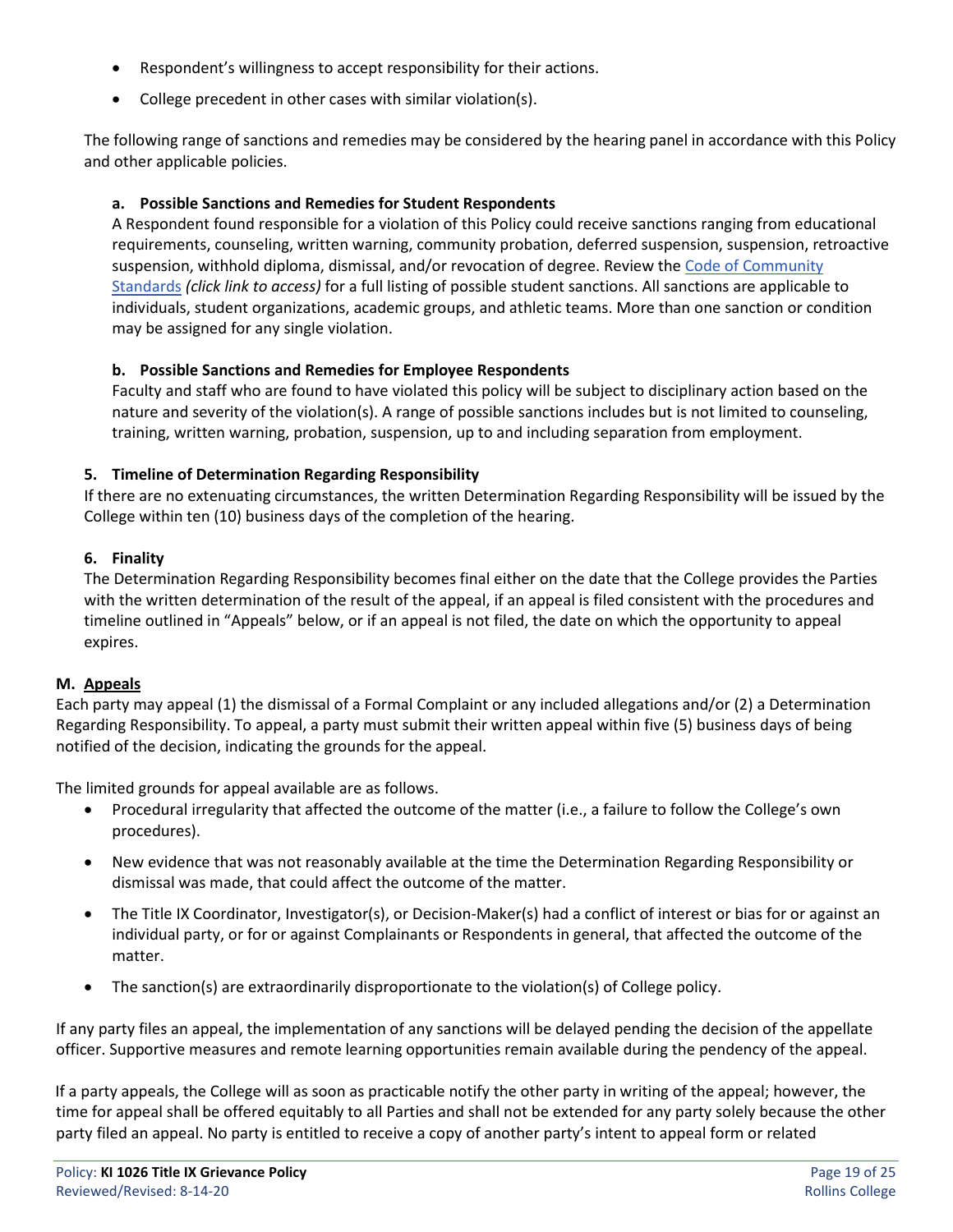documents submitted in a request for appeal. Any non-appealing party will have five (5) business days from the notification of an appeal to submit a written statement to the appellate officer, such as a statement in support of the outcome or a personal impact statement. Each party will be notified in writing when an appeal is filed, and the appeal procedures will apply equally for the Parties.

Appeals shall consist of a plain, concise, and complete written statement outlining the grounds for appeal, the supporting facts and relevant information, and the recommended solution. Mere dissatisfaction with the determination is not a valid basis for appeal. Appeals are not a re-hearing of the case. Failure to describe the grounds for appeal and supporting facts and information in full detail will result in the denial of an appeal.

The Intent to Appeal Form and related documentation must be submitted via the [Title IX Intent to Appeal Form](https://cm.maxient.com/reportingform.php?RollinsCollege&layout_id=16) *(click link to access)* to the Title IX Coordinator no later than five (5) business days after the date of the determination letter. The deadline to submit an appeal will be stated in the determination letter. Receipt of the written appeal will be acknowledged in writing by the Title IX Coordinator.

Appeals will be decided by a Vice President of the College's choosing (the Appellate Officer). The Appellate Officer will be free of conflict of interest and bias, and will not serve as Investigator, Title IX Coordinator, hearing chair, or hearing panel member in the same matter. The Title IX Coordinator will forward the investigation report, hearing audio or audiovisual recording, other documents or records pertaining to the hearing, and appeals statements received to the appellate officer for review.

The Appellate Officer will first determine if sufficient grounds for appeal exist. If not, the Appellate Officer will deny the appeal. If so, the Appellate Officer may do the following.

- Affirm the hearing panel's determination regarding Respondent's responsibility and affirm the disciplinary sanctions and remedies, if applicable.
- Affirm the hearing panel's determination regarding Respondent's responsibility and amend the disciplinary sanctions and remedies, if applicable.
- Remand the process back to the hearing stage for the hearing body to remedy any procedural irregularity or consider any new evidence.

The Appellate Officer will release a written decision within twenty-one (21) business days from the date of appeal. Outcome of appeals will be provided in writing simultaneously to each party and the Title IX Coordinator and will include the rationale for the decision. The decision of the Appellate Officer is final.

# **VII. Retaliation, Amnesty, False Reports, and Interference with the Grievance Process**

# **A. Retaliation**

The College will keep the identity of any individual who has made a report or complaint of discrimination on the basis of sex or sexual harassment confidential, including the identity of any individual who has made a report or filed a Formal Complaint under this Policy, any Complainant, any individual who has been reported to be the perpetrator of discrimination on the basis of sex or sexual harassment, any Respondent, and any Witness, except as permitted by the Family Educational Rights and Privacy Act (FERPA), or as required by law, or to carry out the purposes of Title IX and its implementing regulations, including the conduct of any investigation, hearing, or proceeding under this Policy.

No person may intimidate, threaten, coerce, or discriminate against any individual for the purpose of interfering with any right or privilege secured by Title IX of the Education Amendments of 1972 or its implementing regulations.

No person may intimidate, threaten, coerce, or discriminate against any individual because the individual has made a report or complaint, testified, assisted, or participated or refused to participate in any manner in an investigation, proceeding, or hearing under this Policy.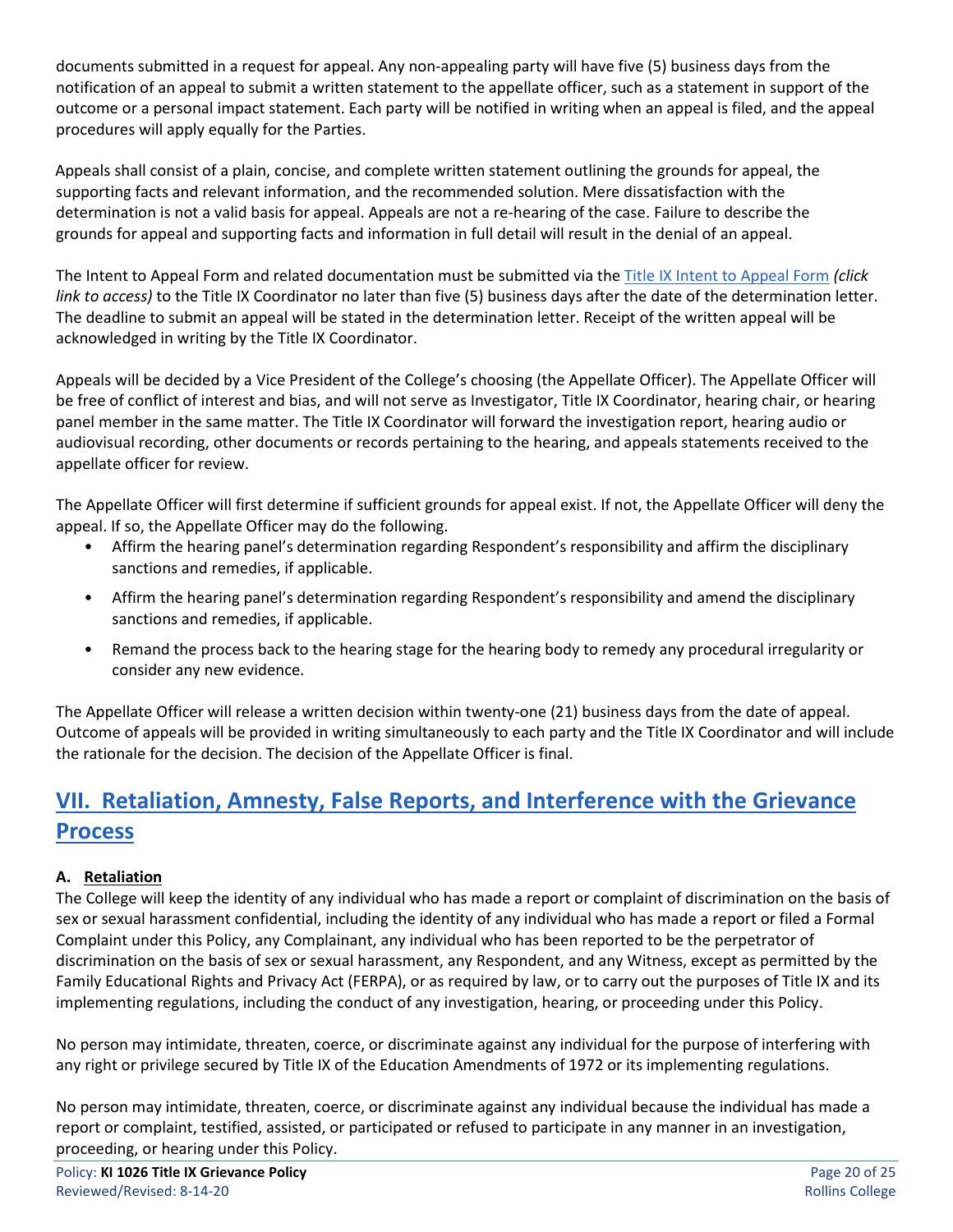Any intimidation, threats, coercion, or discrimination against any individual for the purpose of interfering with any right or privilege secured by Title IX or its implementing regulations constitutes retaliation. This includes any charges filed against an individual for code of conduct violations that do not involve discrimination on the basis of sex or sexual harassment, but that arise from the same facts or circumstances as a report or Formal Complaint of discrimination on the basis of sex or sexual harassment (see the amnesty provision below).

If any participant in a grievance process believes they have been subject to retaliation as defined in this Policy, they should immediately report the alleged retaliatory conduct to the Title IX Coordinator. Any individual who engages in retaliation will be subject to prompt and appropriate disciplinary action.

### **B. Amnesty**

The College may, in its discretion, grant amnesty from student and/or employee disciplinary action to a person who acts in good faith in reporting an incident, filing a Formal Complaint, or participating in a grievance process (e.g., investigation, hearing, appeal). This amnesty does not extend to the person's own violations of this policy. Violations of the College's alcohol and illegal substances policies may be exempt from disciplinary action in situations where discrimination on the basis of sex or sexual harassment also allegedly occurs. However, the College may initiate an educational discussion about the use of alcohol or drugs and their impact.

# **C. False Reports**

Submitting a good faith complaint, concern, or report of discrimination on the basis of sex or sexual harassment will not affect a Complainant's employment, grades, academic standing, or work assignments. However, any person, who in bad faith, knowingly files a false complaint under this Policy or knowingly provides materially false information, is subject to disciplinary action. Unless demonstrated otherwise, Complainants are presumed to have reported in good faith. False reports are different from unverifiable reports. A determination that a Respondent is not responsible for allegations of discrimination on the basis of sex or sexual harassment does not imply that a report, Formal Complaint, or information provided was false. Similarly, a determination that a Respondent is responsible for a policy violation does not imply that a Respondent's statements disclaiming responsibility were false.

#### **D. Interference with the Grievance Process**

Any person who interferes with the grievance process is subject to disciplinary action. Interference with a grievance process may include, but is not limited to the following.

- Attempting to coerce, compel, or prevent an individual from providing testimony or relevant information.
- Removing, destroying, or altering documentation relevant to the grievance process.
- Knowingly providing false or misleading information to the Title IX Coordinator, Investigator, or hearing panel.
- Encouraging others to engage in the aforementioned prohibited conduct.

# **VIII. Timeframes**

This policy includes deadlines and timeframes. The College, through the Title IX Coordinator, may, in its discretion, modify, extend, change, or enlarge any deadline or timeframe in the interest of fairness or good cause.

# **IX. Annual Review**

The Title IX Grievance policy is maintained by th[e Office of Title IX](http://www.rollins.edu/sexual-misconduct/index.html) *(click link to access)*. The Title IX Coordinator reviews this policy on an annual basis and presents any proposed changes to a small advisory group. The annual review captures evolving legal requirements, evaluates the support and resources available to the Parties, and assesses the effectiveness of the grievance process (including the fairness of the process, the time needed to complete the process, the sanctions and remedies imposed, and the appeal process).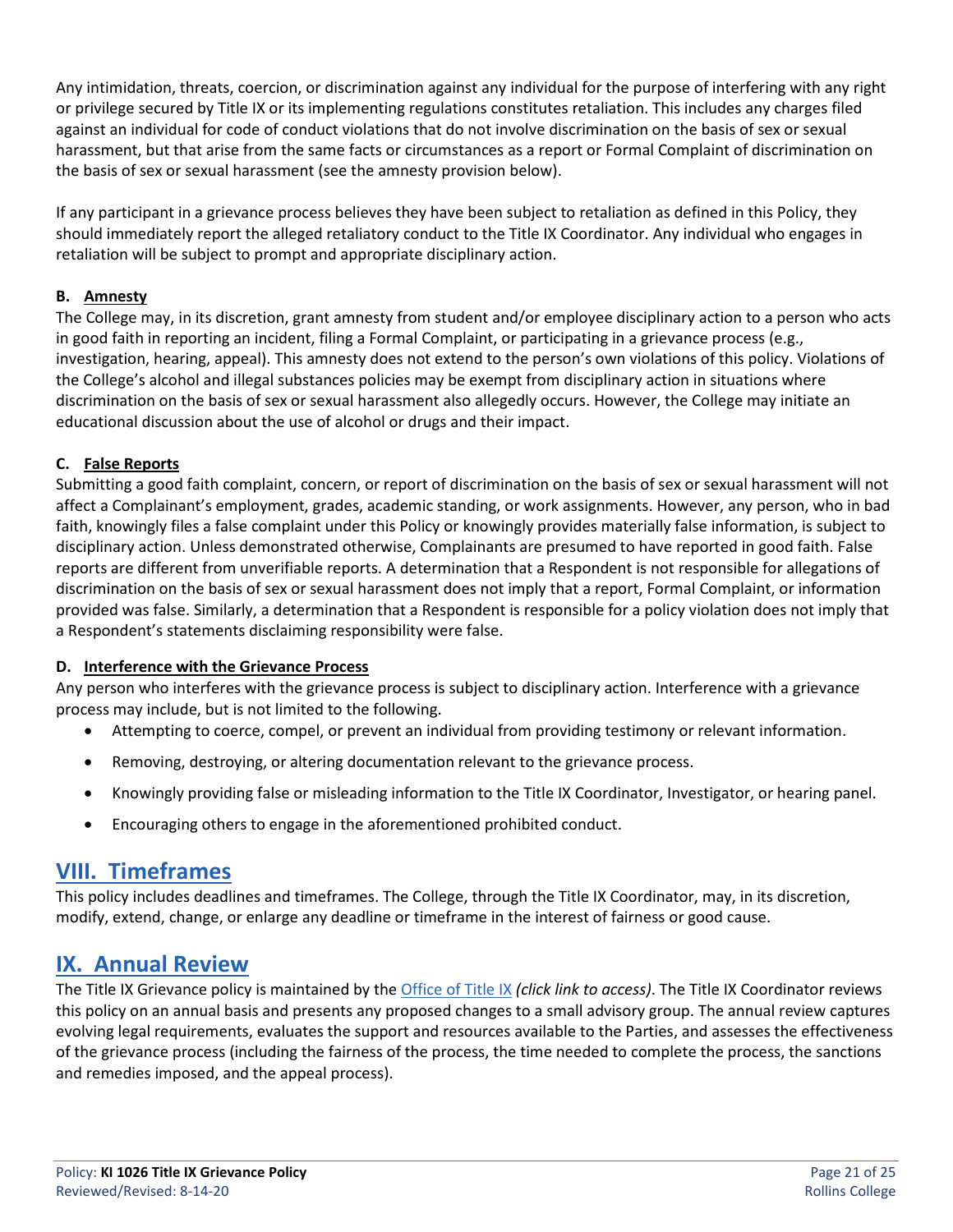# **X. Relevant Federal and State Statutes***(click links to access)*

- [Title IX of the Education Amendments of 1972, 20 U.S.C. §§ 1681–1688 a](http://www.gpo.gov/fdsys/pkg/USCODE-2013-title20/pdf/USCODE-2013-title20-chap38.pdf)nd its implementing regulations, 34 C.F.R. Part 106
- [Title VII of the Civil Rights Act of 1964, 42 U.S.C. §§2000e–2000e-17 a](http://www.gpo.gov/fdsys/pkg/USCODE-2013-title42/pdf/USCODE-2013-title42-chap21-subchapVI.pdf)nd its implementing regulations 29 C.F.R. §1604 11
- [Clery Act, 20 U.S.C §1092\(f\) a](http://www.gpo.gov/fdsys/pkg/USCODE-2013-title20/pdf/USCODE-2013-title20-chap28-subchapIV-partF-sec1092.pdf)nd its implementing regulations [34 C.F.R. Part 668](http://www.gpo.gov/fdsys/pkg/CFR-2013-title34-vol3/pdf/CFR-2013-title34-vol3-part668.pdf)
- [FERPA Regulations, 34 C.F.R. Part 99](http://www.gpo.gov/fdsys/pkg/CFR-2013-title34-vol1/pdf/CFR-2013-title34-vol1-part99.pdf)
- [Florida Statute Title XLVI Crimes, Chapter 794 Sexual Battery](http://www.leg.state.fl.us/statutes/index.cfm?App_mode=Display_Statute&URL=0700-0799/0794/0794ContentsIndex.html)
- [Florida Statute Title XLIII Domestic Relations, Chapter 741 Marriage; Domestic Violence](http://www.leg.state.fl.us/statutes/index.cfm?App_mode=Display_Statute&URL=0700-0799/0741/0741ContentsIndex.html&StatuteYear=2019&Title=%2D%3E2019%2D%3EChapter%20741)
- [Florida Statute Title XLVI Crimes, Chapter 784 Assault; Battery; Culpable Negligence –](http://www.leg.state.fl.us/statutes/index.cfm?App_mode=Display_Statute&URL=0700-0799/0784/Sections/0784.046.html) Dating Violence
- [Florida Statute Title XLVI Crimes, Chapter 784 Assault; Battery; Culpable Negligence –](http://www.leg.state.fl.us/Statutes/index.cfm?App_mode=Display_Statute&URL=0700-0799/0784/Sections/0784.048.html) Stalking

# **XI. Related College Policies or Applicable Publications***(click links to access)*

- HR 7575 *[Amorous Relationships with Students](http://www.rollins.edu/human-resources/documents/policies/general-policies/amorous-relationships-with-students-075000.pdf)*
- HR 7576 *[Amorous Relationships Between Supervisors and Subordinates](http://www.rollins.edu/human-resources/documents/policies/general-policies/amorous-relationships-between-supervisors-and-subordinates-076000.pdf)*
- HR 7680 *[Campus Violence Prevention Policy](https://www.rollins.edu/human-resources/documents/policies/safety/HR7680_Campus%20Violence%20Prevention%20Policy_11.06.2017.pdf)*
- HR 7690 *[Child Protection](https://www.rollins.edu/human-resources/documents/policies/safety/HR7690_Child%20Protection%20Policy_11.06.2017.pdf)*
- *[Code of Community Standards & Responsibility](https://www.rollins.edu/community-standards-responsibility/documents/rollins-college-code-of-community-standards.pdf)*
- HR 7535 *[Disability Policy Under the Rehabilitation Act and the Americans with Disabilities Act](https://www.rollins.edu/human-resources/documents/policies/general-policies/HR7535_Disability%20Policy%20under%20the%20Rehabilitation%20Act%20of%201973.ADA_11.06.2017.pdf)*
- HR 7410 *[Disciplinary Procedure for Staff](https://www.rollins.edu/human-resources/documents/policies/conduct-performance/HR7410-disciplinary-procedure-for-staff.pdf)*
- HR 7420 *Discrimination Grievance Procedure for Faculty and Staff*
- HR 7440 *[Discrimination Grievance Procedure: Students Reporting Discrimination by Faculty or Staff](https://www.rollins.edu/human-resources/documents/policies/conduct-performance/HR7440-discrimination-grievance-procedure-for-students.pdf)*
- HR 7175 *[Domestic Violence Leave Policy](https://www.rollins.edu/human-resources/documents/policies/absences-from-work/domestic-violence-leave-500750.pdf)*
- [Employee Assistance Program](https://www.rollins.edu/human-resources/benefits/insurance-plans/employee-assistance-program.html) Webpage
- [FERPA Policy](http://www.rollins.edu/ir/policies-procedures/ferpa-policy.html) Webpage
- [Staff Grievance and Dispute Resolution Procedures](https://www.rollins.edu/human-resources/services/employee-relations.html) Webpage
- HR 7001 *[Guidelines for Supporting and Addressing Needs of Transgender and Gender Non-conforming Employees](http://www.rollins.edu/human-resources/documents/policies/general-policies/transgender-gender-non-conforming-employees-policy.pdf)*
- HR 7700 *[Non-discrimination Policy Statement](https://www.rollins.edu/human-resources/documents/policies/employment-procedures/hr7700_nondiscrimination-policy-statement_07.02.2019.pdf)*
- HR 7600 *[Prohibition of](https://www.rollins.edu/human-resources/documents/policies/safety/HR7600_Prohibition%20on%20Firearms_05.05.2017.pdf) Firearms*
- HR 7450 *[Sexual Harassment](https://www.rollins.edu/human-resources/documents/policies/conduct-performance/HR7450_Sexual%20Harassment_11.15.2016.pdf)*
- KI 1010 *[Undue Influence Policy](https://rpublic.rollins.edu/sites/IR/Shared%20Documents/KI%201010%20Undue%20Influence%20Policy%2010-14-16.pdf)*
- College Policy 085.00 *[Violation of Local, State or Federal Laws](https://www.rollins.edu/human-resources/documents/policies/general-policies/laws-violation-of-local-state-or-federal-laws-085000.pdf)*

# **XII. Appendices and Resources** *(click links to access)*

[Appendix A: Resources and Assistance for Community Members](#page-22-0)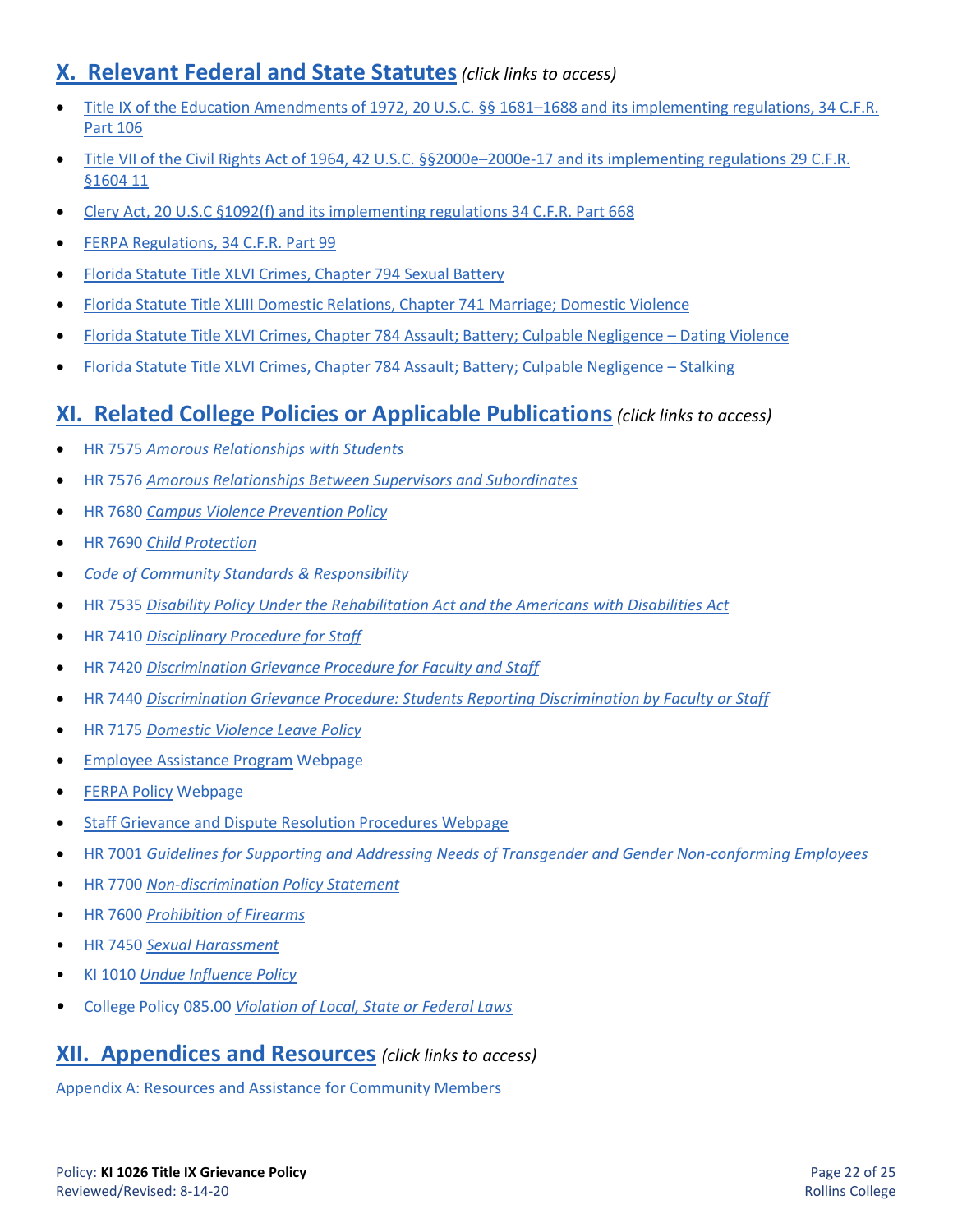# <span id="page-22-0"></span>**Appendix A: Resources and Assistance for Community Members**

### **A. Immediate Assistance**

Your safety is the top priority. If you are in danger, immediately call 911. Once you are out of physical danger and in a safe place, consider reaching out to someone you know and trust, seeking medical attention, contacting a victim advocate, contacting the police, and/or seeking counseling. Not every individual will be prepared to make a report to the College or local law enforcement and that is okay. The important thing is to get help when you need it.

### **1. Immediate Healthcare and Preservation of Evidence**

If you experience sexual misconduct, you are strongly encouraged to seek counseling and medical care even if you do not plan to request a forensic exam or report the incident to the police. You may be prescribed medications to prevent sexually transmitted infections and/or pregnancy even if the police are not contacted or if a forensic exam is not performed.

#### **a. Sexual Assault Treatment Center**

If you experience sexual violence, you are encouraged to seek immediate medical care. Additionally, preserving DNA evidence can be key to identifying the perpetrator in a sexual violence case. Your first instinct may be to take a shower and clean yourself. It is critical that you do not shower or bathe, brush your teeth, change your clothing, or wash your hands. If possible, do not go to the bathroom, eat, drink, or take medication unless it is necessary for your health. Your body and clothing may contain critical evidence if you choose to have a forensic examination.

The [Victim Service Center of Central Florida](https://www.victimservicecenter.org/) provides immediate support and advocacy to both reporting and non-reporting victims of sexual assault. Services can include forensic evidence collection to preserve physical evidence by a Sexual Assault Nurse Examiner (SANE) that occurs in a private facility that offers a calming homelike environment. If possible, this should be done immediately. If an immediate forensic exam is not possible, individuals who have experienced a sexual assault may have a forensic exam within five days (120 hours) of the incident. A victim advocate is available to accompany the survivor during the exam, and all information provided to the advocate is confidential. Services can be received regardless of whether a survivor reports the crime to law enforcement. There is no cost associated with having a forensic exam done or with any follow up services provided by Victim Service Center of Central Florida. You will not be asked to provide any insurance information at any point. To undergo a forensic exam, contact the Victim Service Center 24/7 helpline at 407-500-4325 to be directed to the Sexual Assault Treatment Center. For more information about forensic exams, see [https://www.victimservicecenter.org/our-services/sexual-assault-services/forensic-exam-locations/.](https://www.victimservicecenter.org/our-services/sexual-assault-services/forensic-exam-locations/)

#### **b. Emergency Room/Local Hospital/Private Physician/Planned Parenthood**

The closest hospital and emergency room to campus is [AdventHealth Winter Park](https://www.adventhealth.com/hospital/adventhealth-winter-park/emergency-and-urgent-care) (407-646-7000). Please note that area hospitals are required by Florida law and/or policy to contact local law enforcement, but individuals will not be required to report the incident. The emergency room may have law enforcement transfer you to the local rape crisis center. Emergency rooms see patients in order of the severity of their symptoms, and you may not receive the fastest care from an emergency room. You should not need medical insurance to receive medical care.

Your private physician or a specialist (i.e., gynecologist, urologist) can offer you services and support, but you may need to make an appointment and there may be a waiting period. If you need medical attention right away, consider accessing one of the other options.

[Planned Parenthood East Orlando Health Center](https://www.plannedparenthood.org/health-center/florida/orlando/32817/east-orlando-health-center-2857-90300) (407-246-1788) provides high-quality, affordable health care and sex education. With or without insurance, you can always come to them for your health care. They provide men's and women's healthcare; STD/STI testing, treatment, and vaccines; HIV services; LGBTQ services; birth control; pregnancy testing and services; emergency contraception/morning-after pill; and abortion services.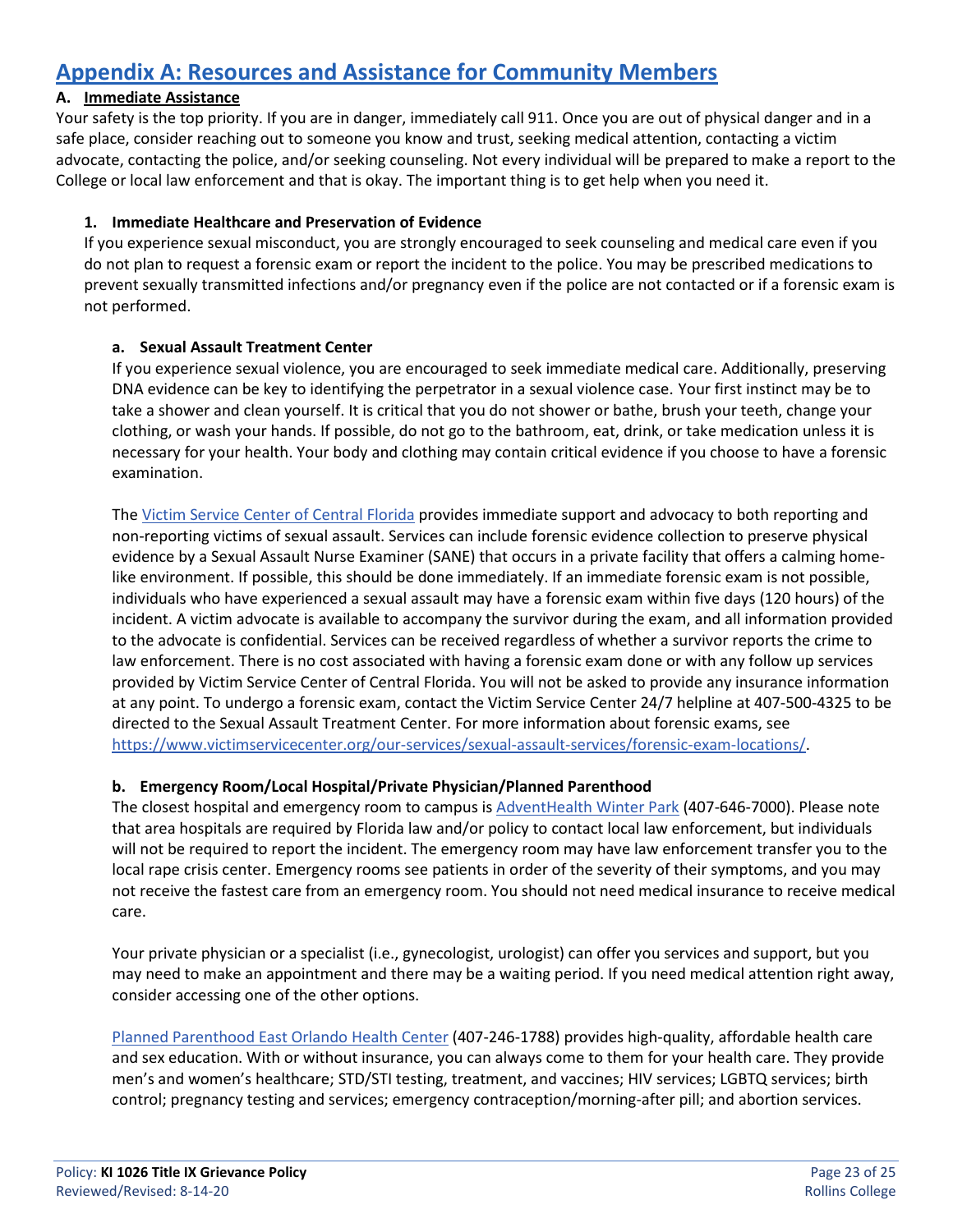#### **c. Rollins Wellness Center**

Students may seek medical attention, Plan B, STD/STI testing, or answers to their questions and concerns by visiting th[e Wellness Center](http://www.rollins.edu/wellness-center/index.html) during normal business hours. Confidentiality laws protect the conversations you have with medical staff in the course of care or treatment.

#### **2. Police Assistance**

If you experience or witness sexual misconduct, the College encourages you to file a police report. The decision to report to the police is entirely up to you. The police may share your report with the Rollins College Office of Campus Safety, who in turn would share it with the Title IX Coordinator.

A police department's geographic jurisdiction depends on where the incident occurred. If the incident occurred on campus, you may file a report with the [Winter Park Police Department](https://wppd.org/) by calling 407-644-1313 (non-emergency) or 911 (emergency) or in person at 500 North Virginia Avenue, Winter Park, Florida 32789, even if time has passed since the incident occurred. The police can also assist with applying for an injunction for protection or restraining order. The Rollins [Office of Campus Safety](https://www.rollins.edu/campus-safety/) is also available 24/7/365 days a year at 407-646-2999 and can assist you in contacting the police; however, Rollins campus safety officers are not police officers.

Reporting an incident to law enforcement does not mean the case will automatically go to criminal trial or go through a grievance process. Notifying the Winter Park Police Department will generally result in the Complainant and, in some cases the Respondent, being contacted by a police officer. The police department determines if a criminal investigation will occur and if the case will be referred for prosecution. A case not referred for criminal prosecution will still receive a College response.

#### **3. Counseling and Other Services**

If you experience sexual misconduct, you are strongly encouraged to seek victim advocacy support, counseling, and/or psychological care. You may receive psychological support by the Wellness Center or Cornell Counseling Clinic (students), Employee Assistance Program (employees), or a care provider of your choice.

#### **a. Rollins Wellness Center**

Students have the opportunity for one-on-one and group counseling on campus in the [Wellness Center.](http://www.rollins.edu/wellness-center/index.html) Confidentiality laws protect the conversations individuals have with a counselor. Services are provided free of charge. Counselors are available to meet with students by appointment or almost immediately in crisis situations. In a mental health emergency, call 911 or the Wellness Center After-hours Crisis Phone at 833-848- 1761. The Wellness Center can be reached at 407-628-6340 or [wellnesscenter@rollins.edu.](mailto:wellnesscenter@rollins.edu)

#### **b. Cornell Counseling Clinic**

Holt and Crummer students have the opportunity for free, private, and confidential individual counseling services at the [Cornell Counseling Clinic.](https://www.rollins.edu/counseling/cornell-counseling-clinic/) The Cornell Counseling Clinic is operated under the supervision of faculty from the Graduate Studies in Counseling Program. The faculty supervisors are Licensed Mental Health Counselors and/or Licensed Psychologists. Counseling services are provided by trained graduate counseling interns. The Cornell Counseling Clinic offers evening hours. In a mental health emergency, call 911 or the Wellness Center After-hours Crisis Phone at 833-848-1761. The Cornell Counseling Clinic can be reached at 407- 646-2134 or [counseling@rollins.edu.](mailto:counseling@rollins.edu)

#### **c. Employee Assistance Program**

Employees have the opportunity to seek counseling through the **Employee Assistance Program**. There is no cost and no enrollment required. Telephonic consultation is available 24/7 with trained Master's level clinicians who provide referrals to a licensed provider within the community. Call 877-398-5816 or visi[t resourcesforliving.com.](http://resourcesforliving.com/) Username: ICUBA | Password: 8773985816